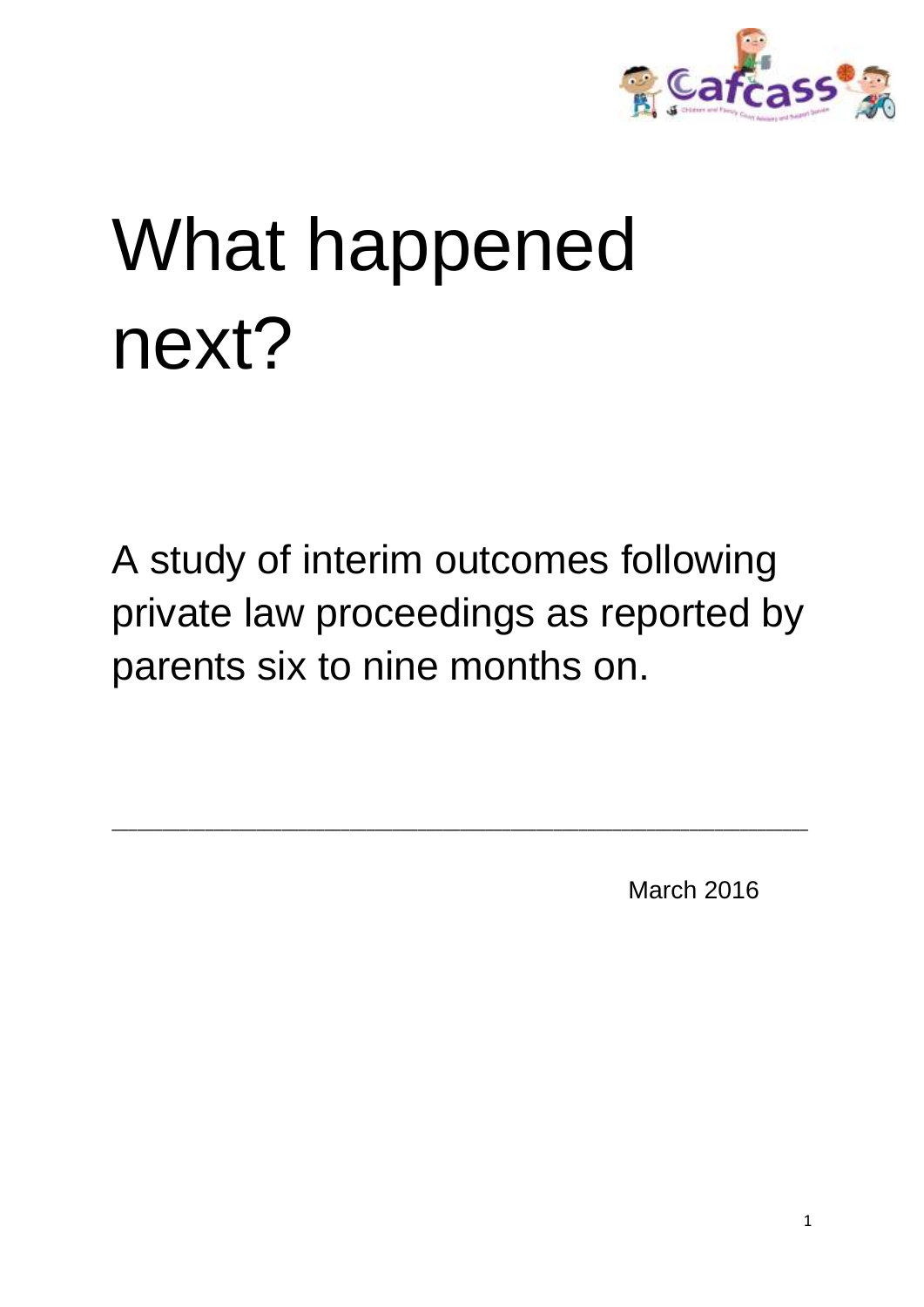# **What happened next?**

# **1. Executive Summary**

This is the report into the third annual national survey carried out by Cafcass. Like the previous two surveys, it is based on a sample of parents' views<sup>1</sup> about private law cases. Unlike the previous surveys it seeks principally to explore 'what happened next', inquiring into how arrangements made at court have worked out for parents and their children six to nine months after the conclusion of proceedings.

143 parents (90 applicants and 53 respondents) took part in the survey of 380 that were eligible to complete the survey. Each parent was asked to talk about one child only regardless of how many children were the subject of proceedings, so the survey data relates to 143 children. A random sample was taken of 500 applications for a Child Arrangements Order – Live With and Spend Time With (s8 Children Act 1989) - where the final order for the lead application was made between 01 February 2015 and 30 April 2015. One adult party from each case was selected at random to participate in the study. Of the 500 parents contacted to take part in the survey, 120 people were excluded (leaving 380 potential participants), mainly because the telephone number held by Cafcass was incorrect.

We summarise the key findings under four sub-headings: communication; contact; the court order; and stability:

**Communication:** the majority of parents (60% of the total) said that communication with the other parent was ineffective six to nine months after the court proceedings: compared with 28% of the total that described it as effective. However, when comparing communication now to communication before the proceedings, there was a substantial decrease (24 percentage points) in ineffective communication, and a substantial rise in effective communication (18 percentage points). Notably, the number of parents reporting very ineffective communication dropped by 28 percentage points.

**Contact:** there was a marked drop in the number of cases where parents reported that no contact took place with the parent the child did not live with, from 26% pre-proceedings to 2% at the conclusion of proceedings, and a marked rise (22 percentage points) in regular and overnight contact arrangements. In some cases safeguards were put in place – either supervised or indirect contact.

**The Court Order**: 66% of participants said that the court order was in their child's best interests and 60% said they were happy with the order. A sizeable minority thought the order was not in their child's interests or were unhappy with the order (31% and 25% respectively).

**Stability**: 53% of participants said that the arrangements now were the same as set out in the court order, with a further 32% describing only minor/some changes. Where changes were made, these commonly took place shortly after the proceedings concluded. In just over a fifth of the cases where the arrangements changed, the court order was not followed at all. In the 68 cases where arrangements had changed, participants were asked if these changes were agreed by both parents; 39% of the 66 participants reported that these changes were

<sup>————————————————————&</sup>lt;br><sup>1</sup> As explained below the vast majority of participants in this study (140 of 143) were parents.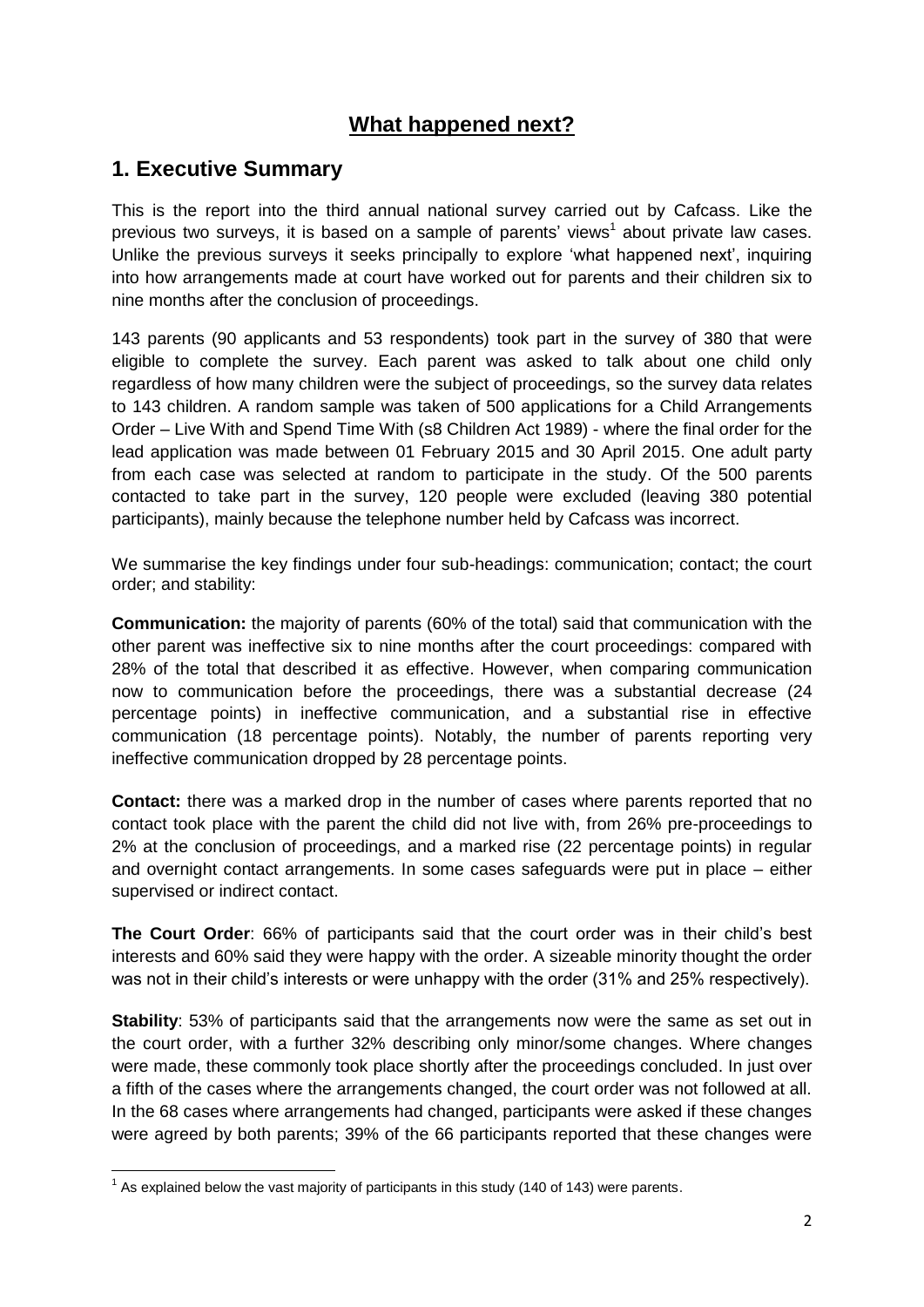agreed, with some participants describing making new arrangements in response to, for instance, new work patterns. In 61% of cases the arrangements changed without the agreement of both parties. One tenth of total participants said that they had made another application to court or planned to do so.

This was a small-scale study which was limited in its scope. However, overall the findings are encouraging, particularly so in light of the considerable pressures upon the courts (a rise in the number of litigants in person and professionals working in the family court being more hard-pressed being two notable factors). A sizeable majority of participating parents were content with the order of the court and considered it to be in their child's best interests. Communication between parents had improved. Arrangements were mostly stable and had, in some cases, changed for the better. We might infer from these findings that the proceedings have served to reduce the conflict in many cases, and that such changes have promoted children's welfare.

Having said that, our findings also point to the fragility of arrangements in some cases as: communication between parents commonly remained ineffective; the court order was not followed in about one-fifth of cases; over a quarter of arrangements changed without the agreement of the other parent; and one-tenth of participants said that they had made another application to court or planned to do so.

# **2. Context and Aims**

# **2.1 Context**

This report sets out the findings of *What happened next?* - the third national survey undertaken by Cafcass (the Children and Family Court Advisory and Support Service). The survey was commissioned and sponsored by Anthony Douglas, Chief Executive. Like the two previous annual surveys it is based on a sample of parents' views about their private law cases. However, whilst the purpose of the first two surveys, conducted in 2013 and 2014, was primarily to establish views about the quality of Cafcass services, this survey was more focussed on establishing some interim outcomes six to nine months after the proceedings had concluded. The survey was conducted by the Cafcass Policy team together with colleagues from various departments within Cafcass who assisted with the telephone calls. All of those who worked on the survey were independent from operational line-management.

# **2.2 Aim**

The aim of the survey was to generate data from a random (within the specified criteria) sample of parents on how arrangements made at court have worked out for themselves and their children, six to nine months after the conclusion of the court proceedings.

# **2.3 Limitations**

The study measures proxy interim outcomes in general and cannot directly measure Cafcass' contribution to an outcome. We have set out above what we mean by 'interim' i.e. the collection of data six to nine months after the conclusion of the case. To explain what is meant by proxy outcomes: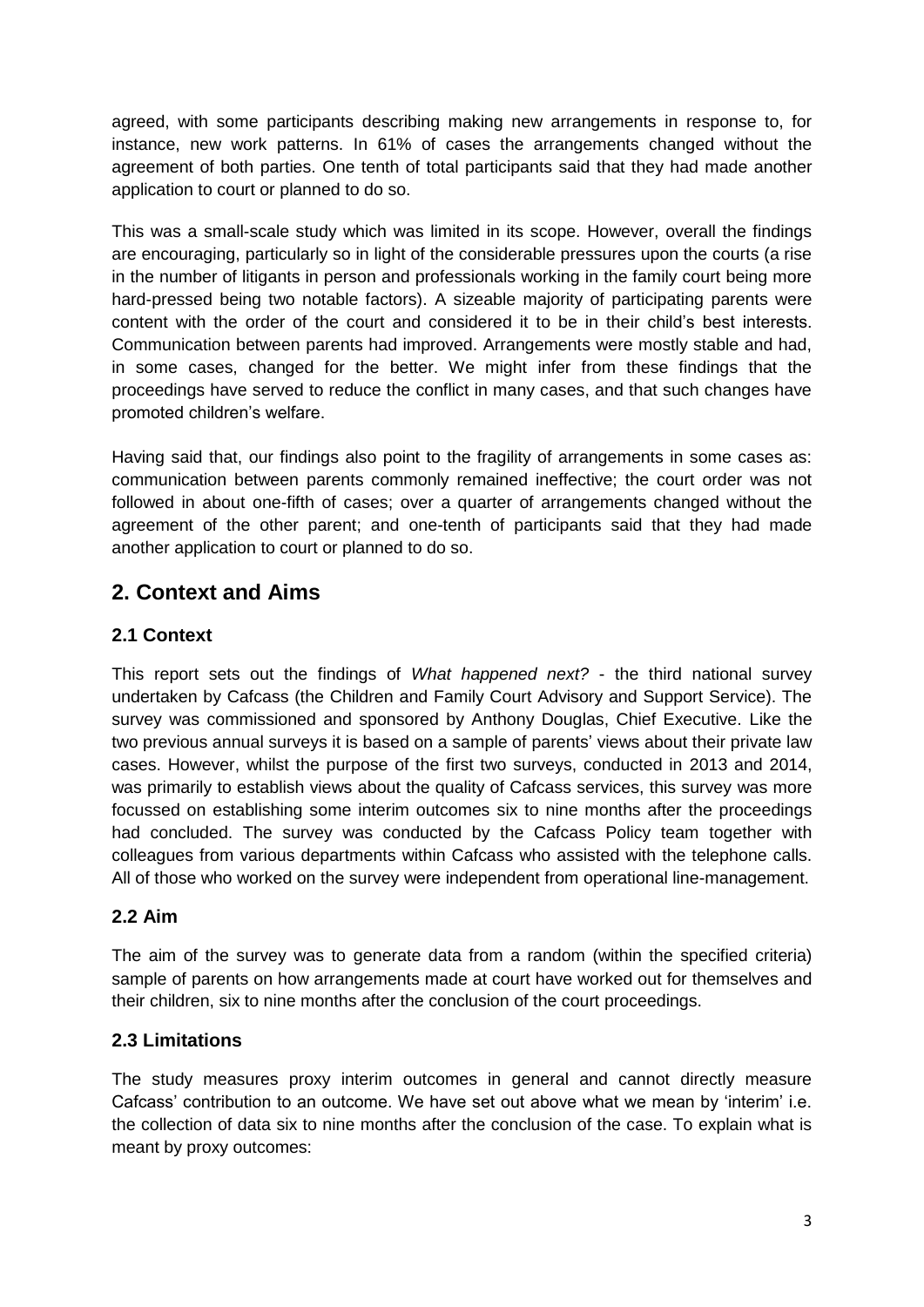*Proxy*: the survey does not measure child welfare outcomes and has not sought the child's perspective. Rather it draws inferences from responses provided by parents about practical arrangements which are likely to impact on children's wellbeing. For example, the incidence of breakdown in arrangements could be seen as an inherently negative outcome for children representing instability and parental conflict in which parents are not able to adhere to or negotiate agreed changes to arrangements. Likewise, stable arrangements or changes to arrangements which are agreed by both of the parents could be seen as likely to be associated with better short and longer term outcomes for children as they indicate parents are able to manage their relationship in the interests of the child. This inference is in line with Fortin et al's 2012<sup>2</sup> study into the perspective of young adults who experienced parental separation in their youth. The study found that parental conflict not only has a psychologically damaging impact on children but it impairs their relationships with both parents and seriously undermines their enjoyment of contact with the non-resident parent.

Whilst many of the survey questions are fact-based and multiple-choice, it is important to note that the responses to these questions may entail an element of subjectivity, and that the responses provided are not 'triangulated' against any other data.

# **3. Methodology**

# **3.1 Sample**

The sample was drawn from closed cases on Cafcass' Electronic Case Management System (ECMS) which had a final legal outcome for the lead application recorded between six and nine months prior to the start of the survey. In practice this meant that eligible cases were ones where the final order for the lead application was made between 01 February 2015 and 30 April 2015. Cases were eligible for inclusion in the survey sample if they included an application under s8 of the Children Act 1989 (specifically a Child Arrangements – Live With or Spend Time With application). Cases were excluded from the sample when there was no final order recorded on ECMS or where there was a current open case relating to any of the parties in the case.

A random sample of 500 applications for Child Arrangements Orders was selected according to the criteria above. One party from each case was then selected at random. We sought to survey just one party per case for two reasons: many of the questions were fact-based; and we wished to avoid duplicating responses about a child.

The sample was made up of 500 participants: 276 applicants and 224 respondents.

Please see Appendix A for a copy of the survey questions.

# **3.2 Gaining consent**

**.** 

As in the similar 2013 and 2014 studies, an "opt out" approach was adopted. Letters were sent to parents who might wish to participate two weeks in advance of the survey. They were offered three methods by which to let Cafcass know that they did not wish to participate:

 $2$  Fortin, J.,Hunt, J. and Scanlan, I. (2012) Taking a longer view of contact: The perspectives of young adults who experienced parental separation in their youth, University of Sussex Law School.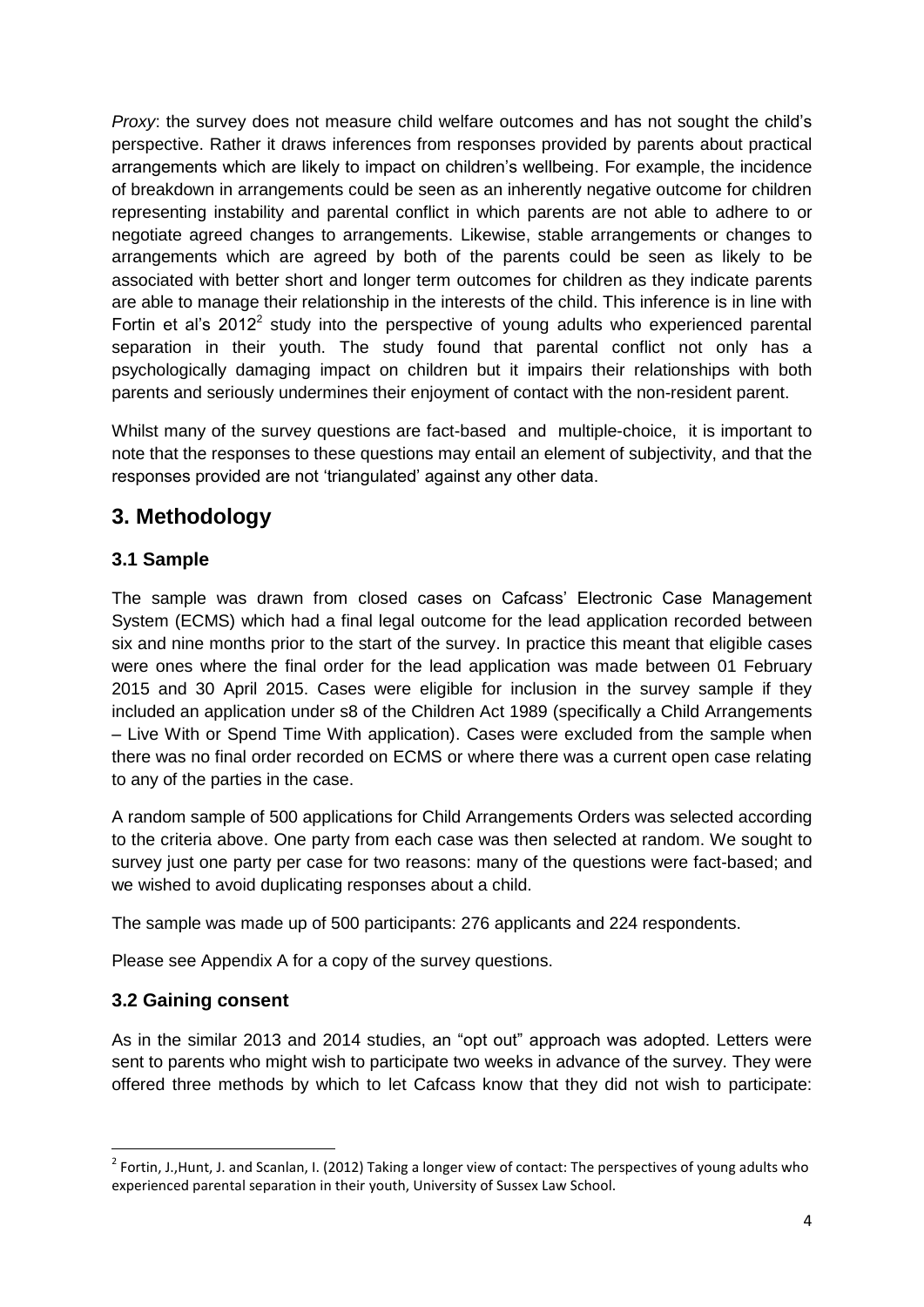telephone, email and letter. They were also informed at the start of the telephone call that they could choose to opt out at any time.

To ensure that the survey was compliant with diversity practice and principles, the letter offered special arrangements for speaking on the telephone, such as a translation service or the opportunity to receive a paper version of the survey on request. Two participants asked for a paper version, one of which was returned, and one participant asked for a translation service which was provided.

## **3.3 How parents were contacted**

Potential participants were contacted between  $9<sup>th</sup>$  November and  $7<sup>th</sup>$  December 2015. At least three attempts were made to establish contact – once each in the morning, afternoon and evening, not necessarily on the same day. In a few cases more than three calls were made to participants when an arrangement had been made for us to call them back at a specified time. We invited participants to complete the survey online if they preferred: 11 people did so.

The letter to potential participants included the last 3 digits of the telephone number(s) the callers would ring them on. In an effort to offset the number of incorrect or out of use telephone numbers, participants were given the option to e-mail or ring if the last 3 digits of the telephone number in the letter was not their current number. However no participants did this.

### **3.4 Questions**

A questionnaire was designed on the Survey Monkey platform making use of the skip function to take the participant to the next relevant question (in response to the previous answer). The survey included more factual closed questions (as opposed to questions relating to attitude or opinion) than the two previous surveys, establishing, for example, with whom the child lived before the application was made. Some open questions were included to allow the participant to expand upon their response. If the participant had more than one child they were asked to select one of their children when providing answers to ensure continuity in their responses across the survey. Participants were also asked to give the age of the child in respect of whom they had completed the survey.

Each participant was assigned a survey number at the top of the letter posted to them which they or the caller inputted when completing the survey monkey for administrative purposes.

#### **3.5 Response rate**

Of the 500 potential participants contacted to take part in the survey, 120 (24%) were excluded (leaving 380) because: the telephone number held by Cafcass was incorrect (79); permission letters were returned due to incorrect or outdated addresses (27); the online survey was incomplete (7); the proceedings had not closed before 01 May 2015 or were currently ongoing (6); the requested paper version of the survey was not returned (1); or because there was only one party in the case (1).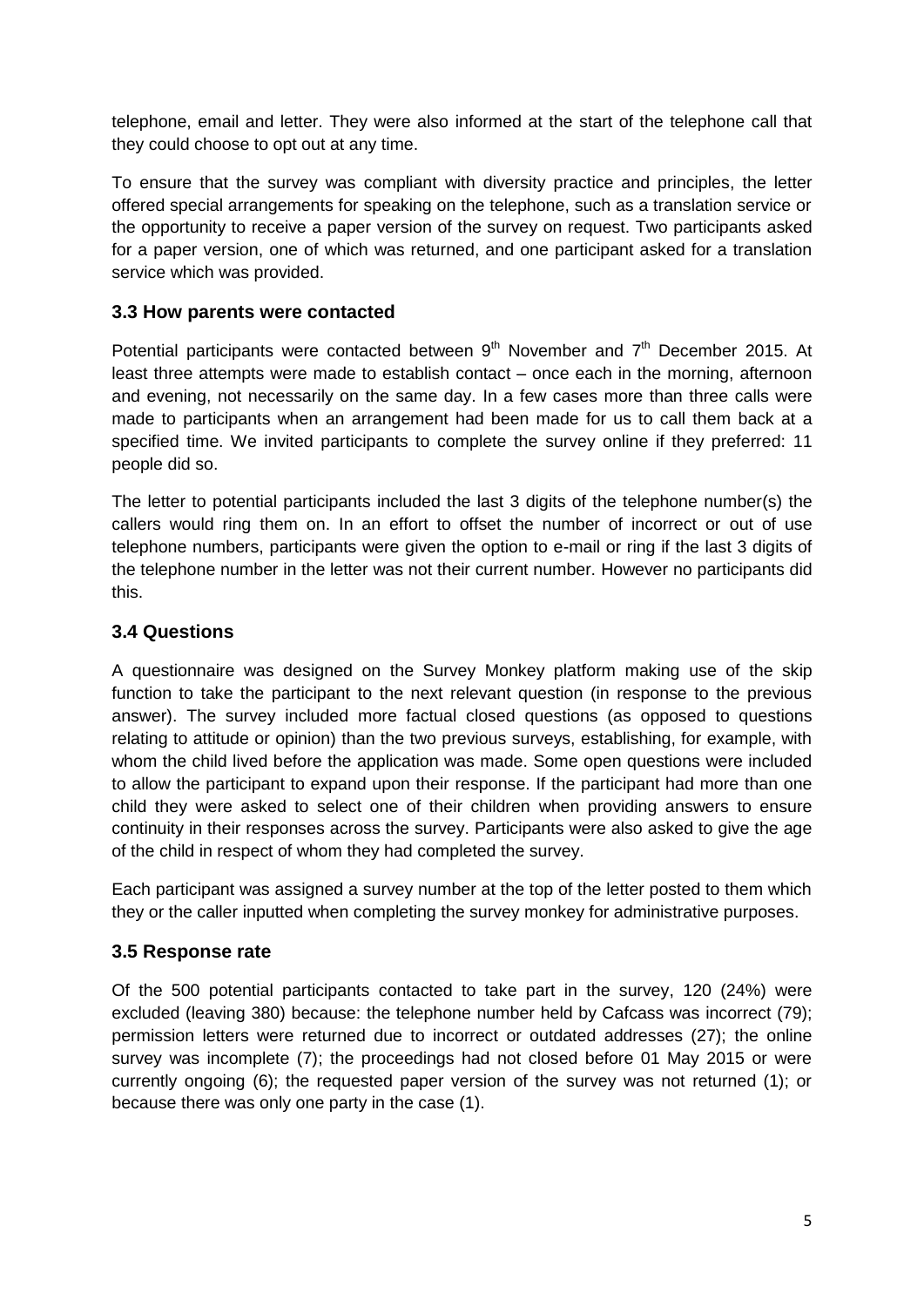237 of the potential participants did not take part in the survey: 192 did not answer the phone on any of the three attempts made to contact them; 39 opted out of the survey and 6 participants were unable to participate for other reasons.

143 participants took part in the survey. This was a response rate of 38% (143 of 380 potential participants) and, as such, a lower response rate than the national surveys of 2013 and 2014 (46% and 49% respectively). However, data for those surveys was collected six to twelve weeks after the proceedings ended.

The sample of 143 constitutes:

- 140 parents and three other close relatives of children subject to proceedings. (Henceforth we use the terms 'parent' and 'participant' inter-changeably to denote all 143 people who completed the survey.)
- 132 surveys completed via telephone and 11 surveys completed online;
- 90 applicants and 53 respondents;
- 88 male and 55 female participants;
- 85 Spend Time With applications and 58 Live With applications<sup>3</sup>;

Appendix B (table 3) sets out the number of participants by service area.

# **4. Survey results**

The survey findings are presented in respect of each question. Percentages are rounded to the nearest whole number.

In line with the structure of the survey, the findings are set out in three sections: before, during and after the court proceedings.

The phrase 'the other parent' refers to the parent<sup>4</sup> that did not take part in the survey and 'you' is in reference to the parent that did take part in the survey.

#### **Age of the child**

The mean age of the child in respect of whom participants completed the survey was 6 years and 8 months, showing that more participants completed the survey about younger children than children in their teens. The age range was from under 1 year of age to 15 years of age.

# **Before the court proceedings**

#### *Who did the child live with before the application?*

Of the 143 parents:

- 41% (n=59) stated that the child lived with them;
- 48% (n=69) said the child lived with the other parent;

 3 These were the primary applications recorded on the Cafcass system; some cases may have had more than one application type. 4 In a small minority of cases the other party in the case to whom the phrase 'the other parent' refers may not

have been a parent (i.e. they may have been a relative or other person who has/had care of the child or for any other reason was an applicant or respondent to a CAO application).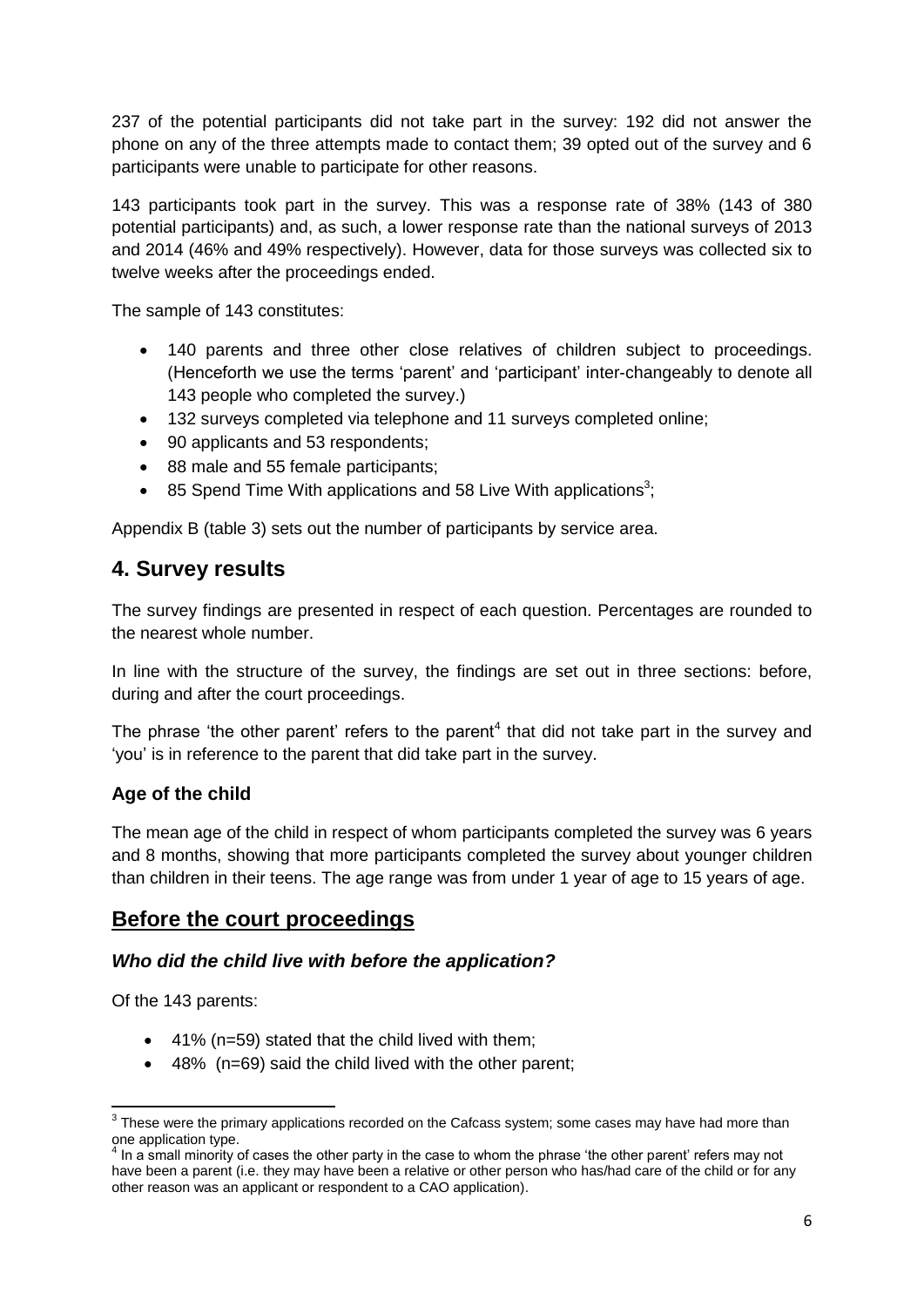- 6% (n=8) reported that the child had a shared care arrangement and lived with both parents in separate houses;
- 5% (n=7) stated that the children lived with both parents in the same house.

Participants were asked either: *Before the application, what were the arrangements for you to spend time with your child?* Or: *Before the application, what were the arrangements for your child to spend time with their other parent?*



We did not see a marked difference in responses between the answers given by the parent the child lived with and the parent the child did not live with. See appendix B (table 1) for a table listing the exact figures. The above chart combines the figures.<sup>5</sup>

Participants reported that the most common scenario was that the child saw the parent they did not live with face to face regularly and had overnight contact (44%, n=57) and the least common scenario was that child only had contact with the parent they did not live with indirectly (3%, n=4).

# *When the application was made were the same arrangements you have just described in place?*

This question asked all participants to compare the arrangements to spend time with or live with the child before the application to court was made, with the contact taking place at the time of the application to court. For example a parent might have had unsupervised overnight contact with the child before the application to court, but at the point of applying to court, no contact was taking place between them and their child.

 5 Please note that 15 participants did not answer this question as it was not applicable to them due to them having answered for the previous question that they had a shared care arrangement or that both parents were living in the same house.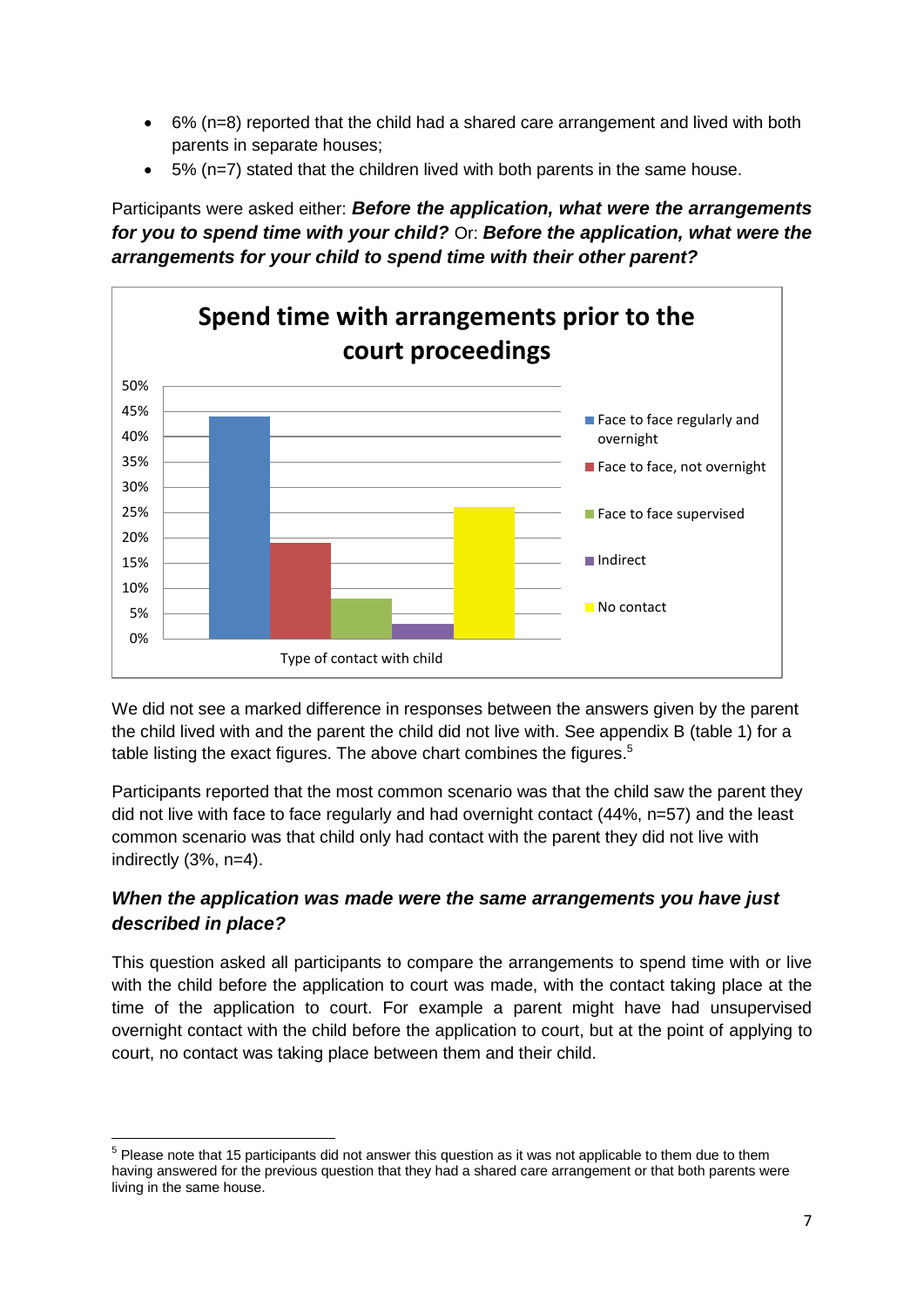

- 57% (n=82) of participants said that the same arrangements were in place when an application to court was made;
- 43% (n=61) said that the arrangements were different and, of these, more than half (n=34, 24% of total respondents) said that the arrangements were completely different.

# If participants said that the arrangements were different, they were asked: *If arrangements were not the same please could you describe in which way(s) they were different?*

As this was an open question a range of different responses was given of which the key theme was that contact between the child and the parent they did not live with was stopped or restricted by the parent the child did live with. Reasons for this included:

- Safeguarding reasons;
- The child no longer wanting to see the parent;
- Child abduction;
- The parent with whom the child lived moving away with the child.

# *How effective was communication between you and the other parent before the court proceedings?*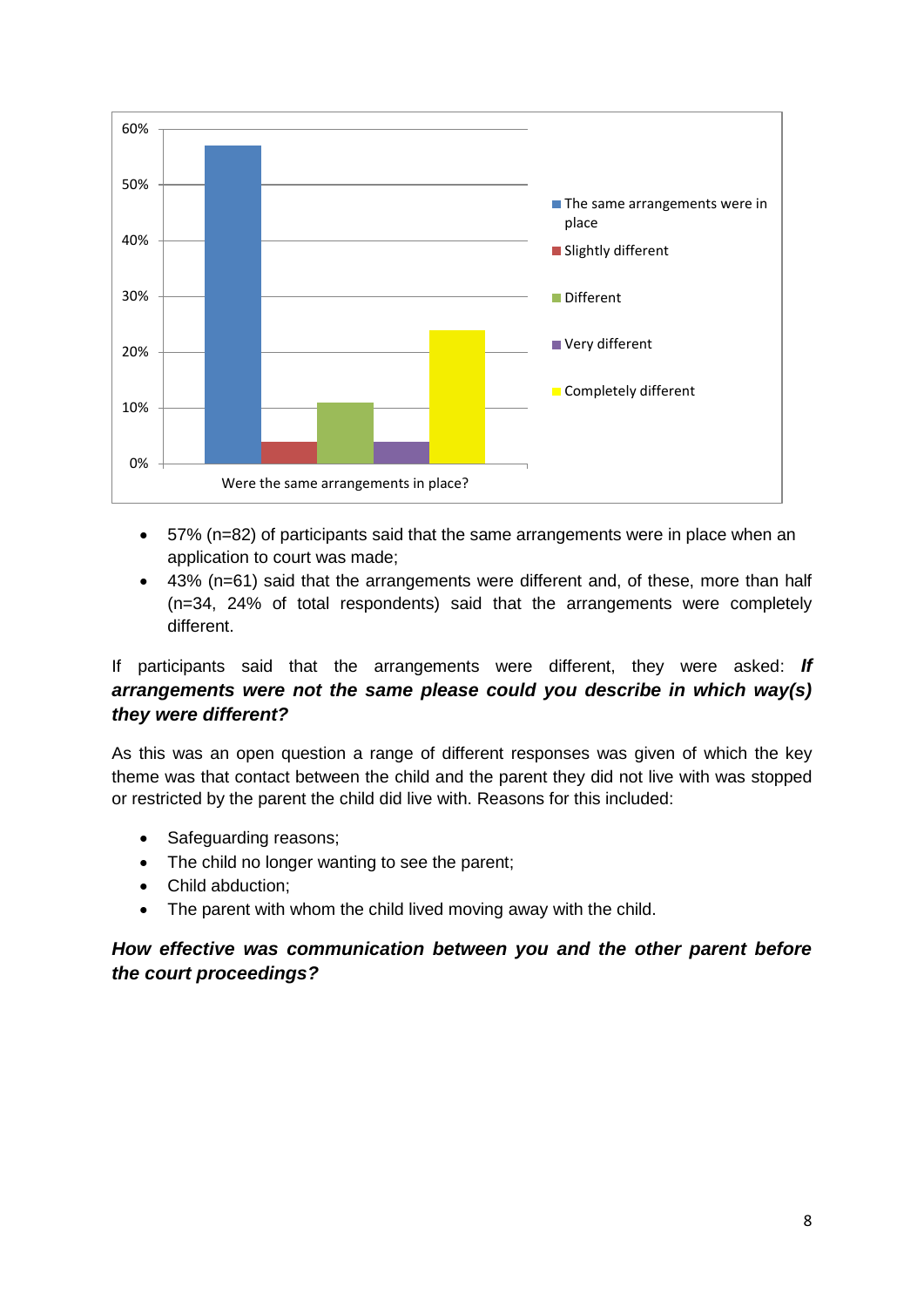

All 143 participants were asked this question, of which:

- 84% (n=120) of participants said that communication with the other parent was ineffective prior to court proceedings, the vast majority of these describing it as 'very ineffective';
- 10% (n=15) of participants said that communication was effective, with 3% (n=4) saying it was very effective.

# **The court proceedings**

#### *Did you have any legal advice or representation in the proceedings?*

Of the 142 participants who answered this question $6$ :

- 46% (n=66) had representation or legal advice throughout all of the proceedings;
- 21% (n=30) were represented or received legal advice for some but not all of the proceedings, making a total of 67% of participating parents who have representation or legal advice at some point in the proceedings;
- 33% (n=46) were not represented at all.

#### *At the end of the court proceedings what did the court order about where your child should live?*

| Court order                               | Frequency   |
|-------------------------------------------|-------------|
| Remain living with the other parent       | 43%<br>(61) |
| Remain living with me                     | 38%<br>(54) |
| With both me and the other parent under a | 7%          |

**<sup>.</sup>**  $6$  One participant did not answer this question.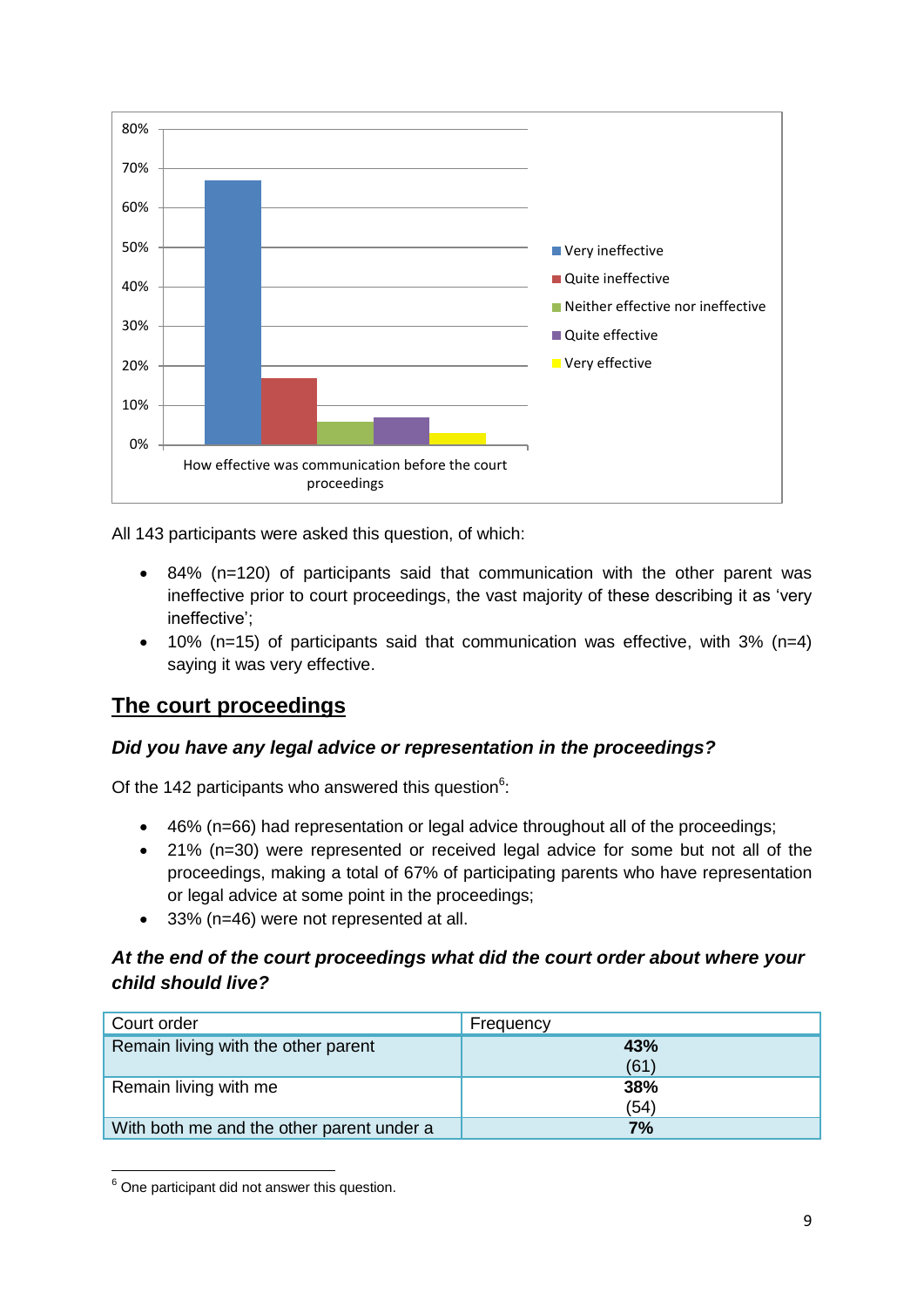| shared care arrangement                    | (10)  |
|--------------------------------------------|-------|
| Move to live with me                       | 5%    |
|                                            | (7)   |
| Move to live with the other parent         | 4%    |
|                                            | (6)   |
| The court did not make an order, the child | 2%    |
| lived with me at the end of proceedings    | (3)   |
| The court did not make an order, the child | 1%    |
| lived with the other parent at the end of  | (2)   |
| proceedings                                |       |
| <b>Total</b>                               | 100%  |
|                                            | (143) |

As can be seen from the above table:

- 81% of parents reported that at the end of the court proceedings the court ordered that the child continue living with the parent they lived with before the proceedings;
- 9% reported that the court ordered that the child should move to live with a different parent than they were previously living with;
- 7% reported that a shared care arrangement was made by the court;
- 3% reported that the court did not make an order.

The next questions asked participants for the spend time with arrangements the court ordered between the parent the child does not live with and the child. This question was phrased differently depending on whether the parent lived with the child: *At the end of the proceedings, what did the court order about you spending time with your child?* or *At the end of the proceedings what did the court order about your child spending time with their other parent?*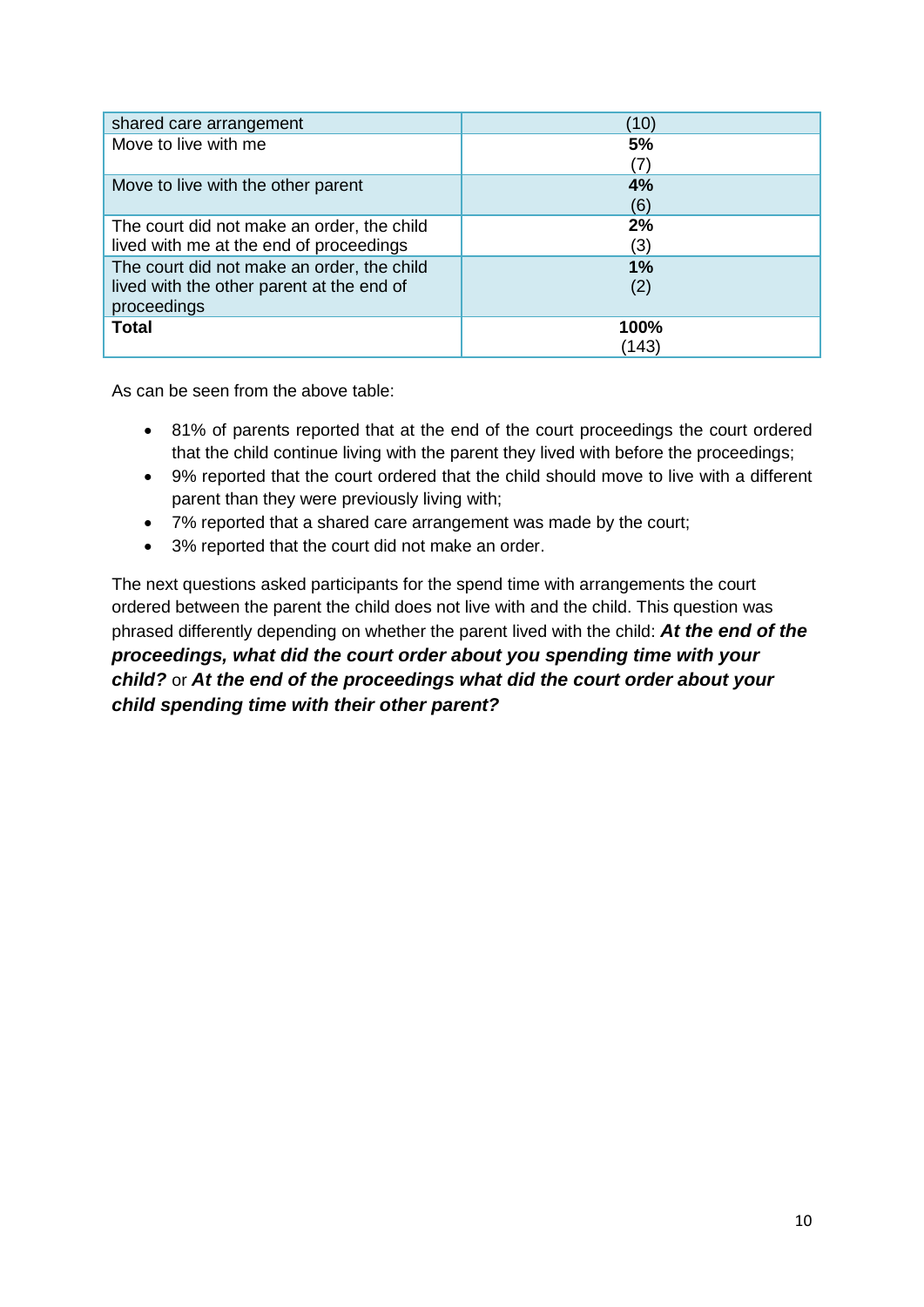

This chart<sup>7</sup> This chart<sup>7</sup> shows a comparison of contact taking place before the court proceedings and when the Spend Time With order was made by the court. Most notably, the court ordered overnight contact in 66% of cases, this being 22 percentage points higher than the 44% of cases where overnight contact was taking place before the application. There was also a marked difference in the 'no contact' category; this was at 26% before the court proceedings, but the court only ordered it in 2% of cases for cases within this survey.

Appendix B (table 2) shows the breakdown of the exact figures.

# *Was the order made by consent (this means did you and the other party both agree to the order being made)?*

All parents were asked this question. The majority of parents (65%, n=93) reported that the order was made by consent and 27% (n=39) of participants stated that the order was not made by consent. The remainder were not sure whether the order had been made by consent.

### *Did you feel that the order made by the court was in your child's best interests?*

 7 The chart does not include the 7 participants (5%) who stated that the court did not make any order.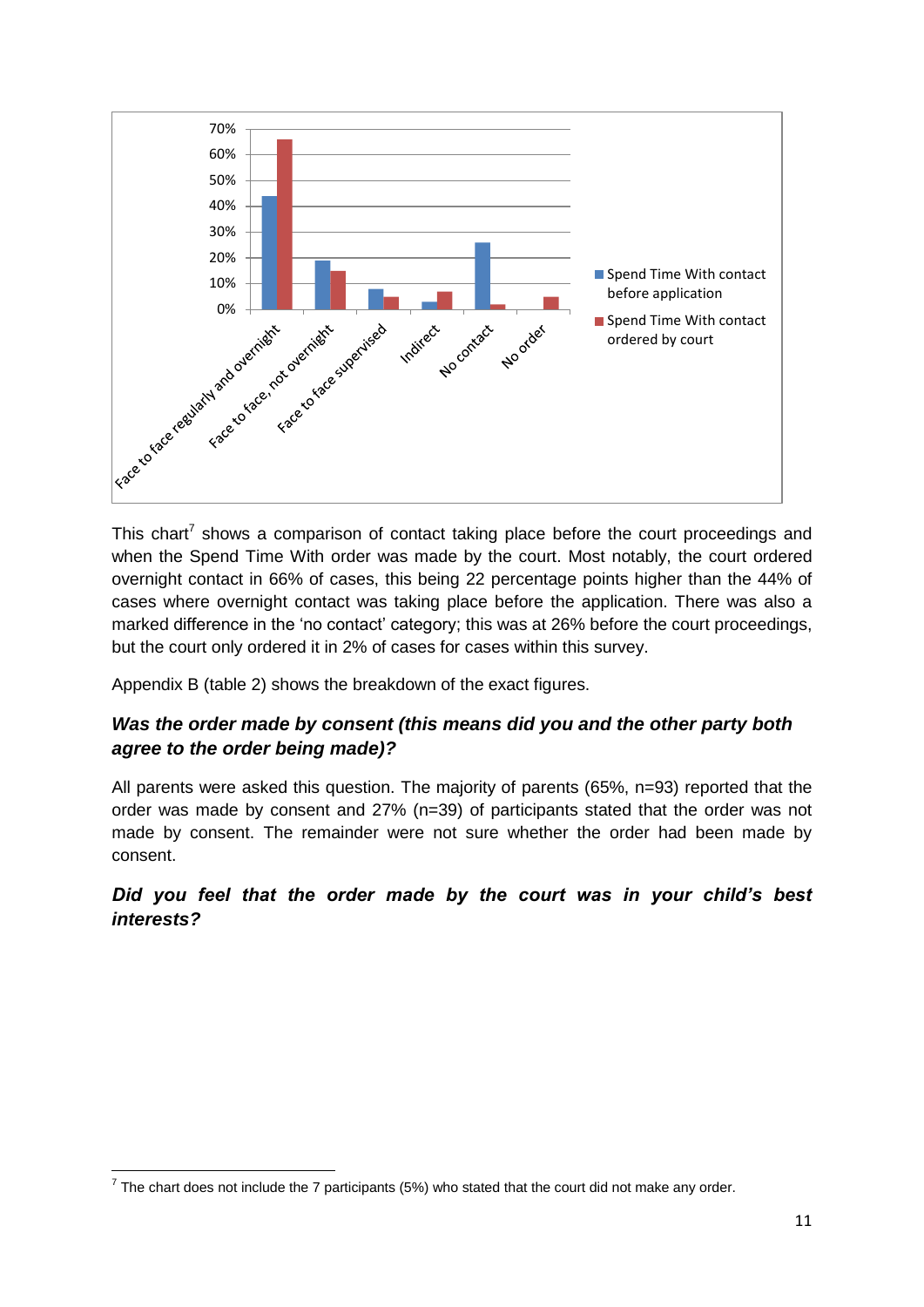

All parents were asked this and 66% (n=95) believed that the court order was in their child's best interests, but 31% (n=44) did not believe it was.

# Participants were asked *Do you have any comments on why you feel this way?*

Key themes which were positive included:

- It is in the child's best interests to spend time with both parents;
	- o "He needs both a Mum and a Dad; he needs both parties' love."
- Court ordered arrangements have given the child stability;
	- $\circ$  One participant reported their child had increased in confidence through the security of knowing what the court ordered arrangements were.
- The order made was age appropriate;
	- $\circ$  A participant reported that the child was a teenager who lived with one parent in the week and wanted to be near there at weekends in order to see his friends, and the court took this into consideration when making the order.

Themes derived from negative feedback included:

- The parent the child does not live with wanting more time with the child;
	- $\circ$  One participant reported that they would have liked to have seen the child more as the child is under 1 year of age and the participant is struggling to rebuild the relationship given the infrequency of contact.
- The court not ordering what the parent believed the child wanted;
	- $\circ$  "As far as I knew the kids don't want to leave me when they spend time with me so I don't think it can be in their best interests to have no contact with me now."
- The participant agreeing to more contact between the child and the parent they do not live with due to feeling under pressure to at court;
	- $\circ$  A participant reported that she agreed to more days than she wanted to which was not what her child wanted, so the participant has now changed the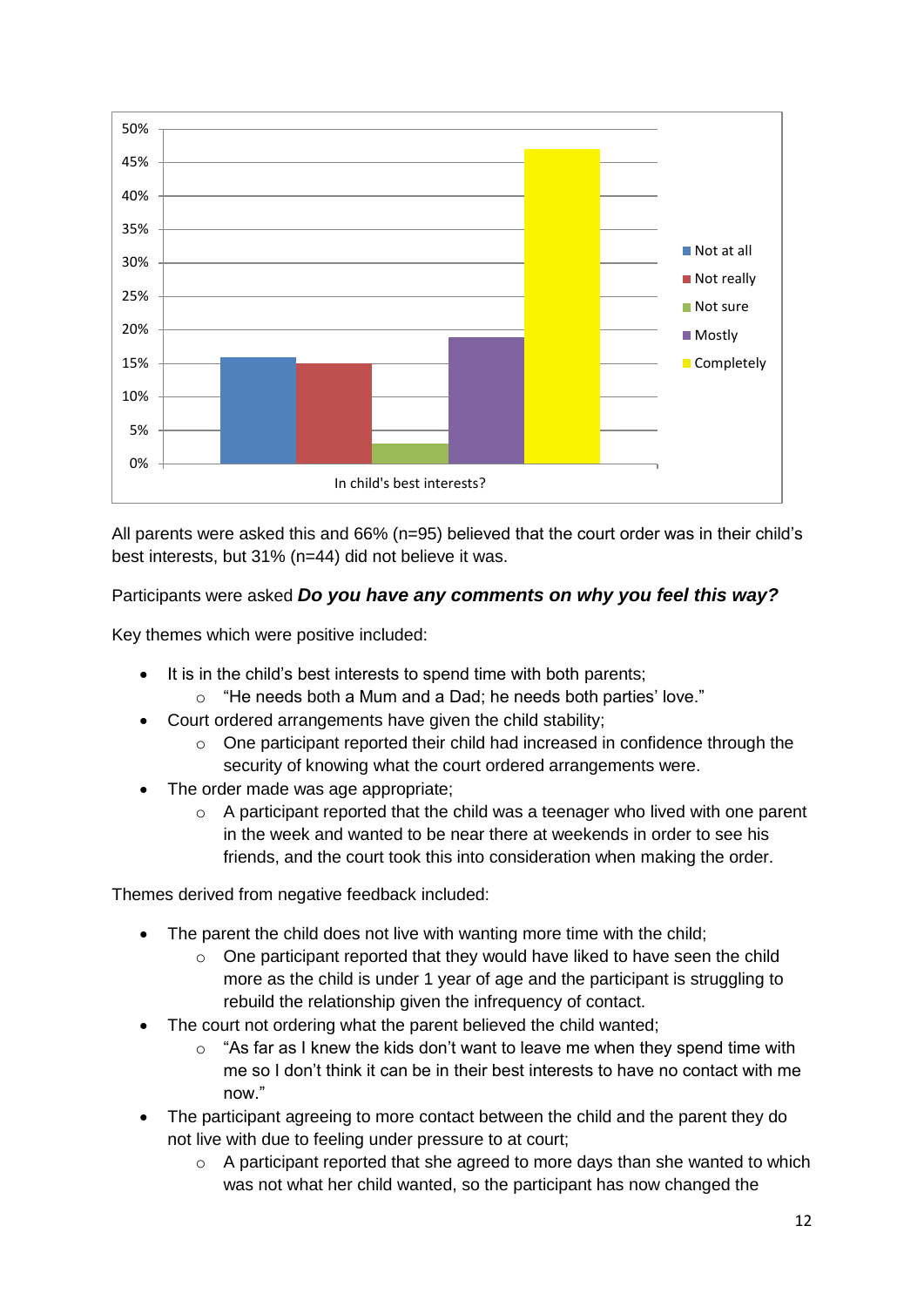arrangements between the parent the child does not live with and the child to suit what is best for the child.



*How happy were you with the order at the time it was made?*

All participants were asked this. The majority of participants (60%, n=86) were happy with the order at the time it was made. This is similar to the previous question regarding whether the order was in the child's best interests, where 66% of participants believed that it was. 25% (n=36) of participants were unhappy with the order at the time it was made, which is also similar to the previous question where 31% did not think the order made was in the child's best interests. Directly comparing this question with the previous question, *Did you feel that the order made by the court was in your child's best interests?*, only three participants who believed the order was not in their child's best interests then reported that they were happy with the order and only three participants who thought the order was in the child's best interests reported that they were unhappy with the order.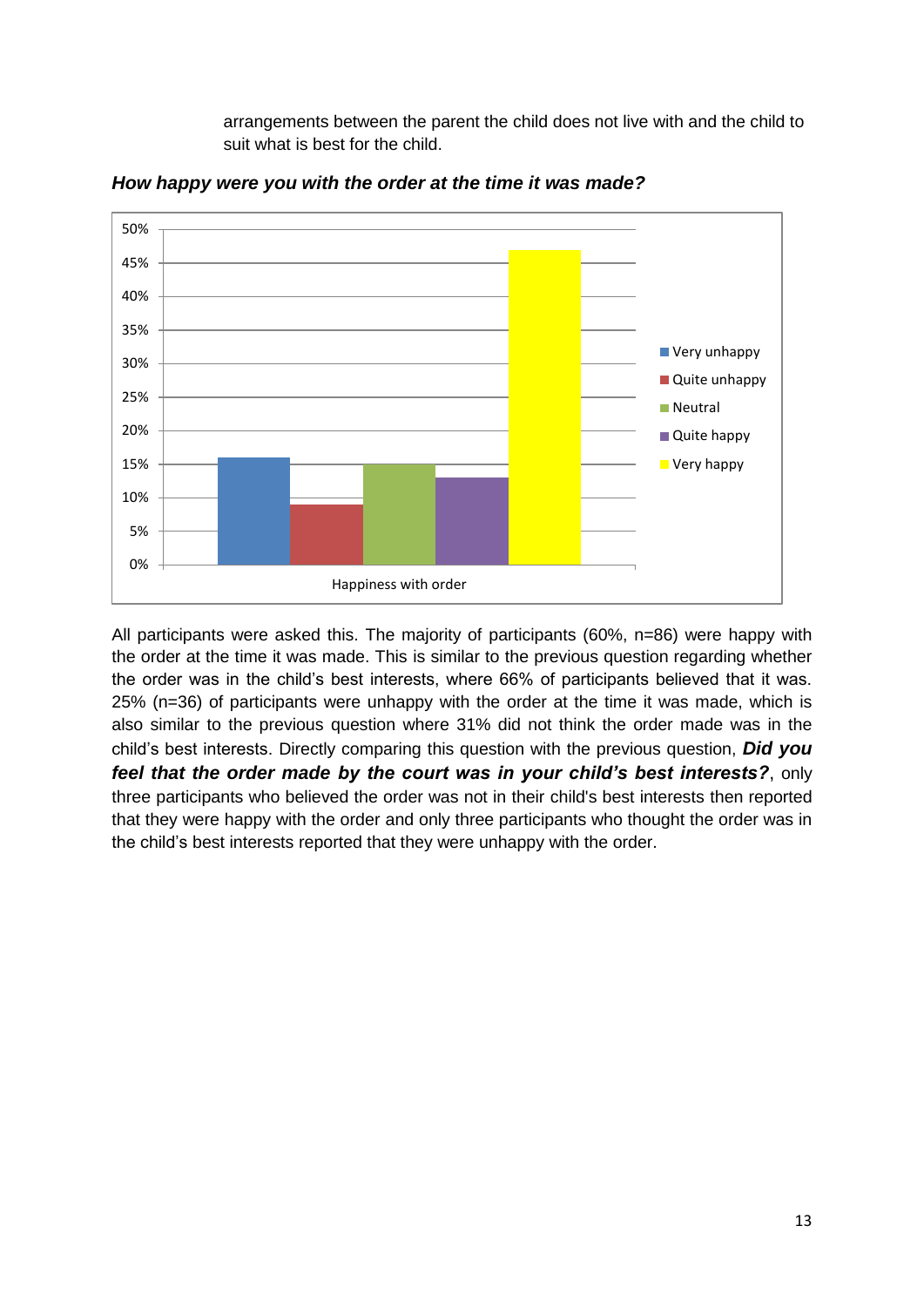# **After the court proceedings**





All participants were asked this question. Just over half, 53% (n=75) of participants said that the arrangements are the same as those set out in the court order. Of the 47% (n=68) who report a change, only a small proportion (6% of total respondents, n=9) report that the arrangements are not at all like the order, with 32% of the total number of participants (n=46) reporting that there have been minor/some changes. The shape of the chart is encouraging with fewer and fewer participants reporting divergence from the court order.

# Participants were then asked: *If there have been changes do you have any comments on the reasons for the changes?*

Key themes arising from this included:

- One parent stopping, cancelling or changing Spend Time With arrangements;
	- o Examples were given of both the live with parent and the spend time with parent changing arrangements.
	- o In some cases this was positive, e.g. one participant reported that they came to an agreement with the other parent for different spend time with arrangements than those set out in the court order, due to the working shifts changing for one of the parents.
- The arrangements have changed to suit the child better;
- Inconsistency of indirect contact;

Participants who said there had been a change were asked:

# *After the proceedings ended, for how long did you and the other parent follow the arrangements set out in the court order before the arrangements changed?*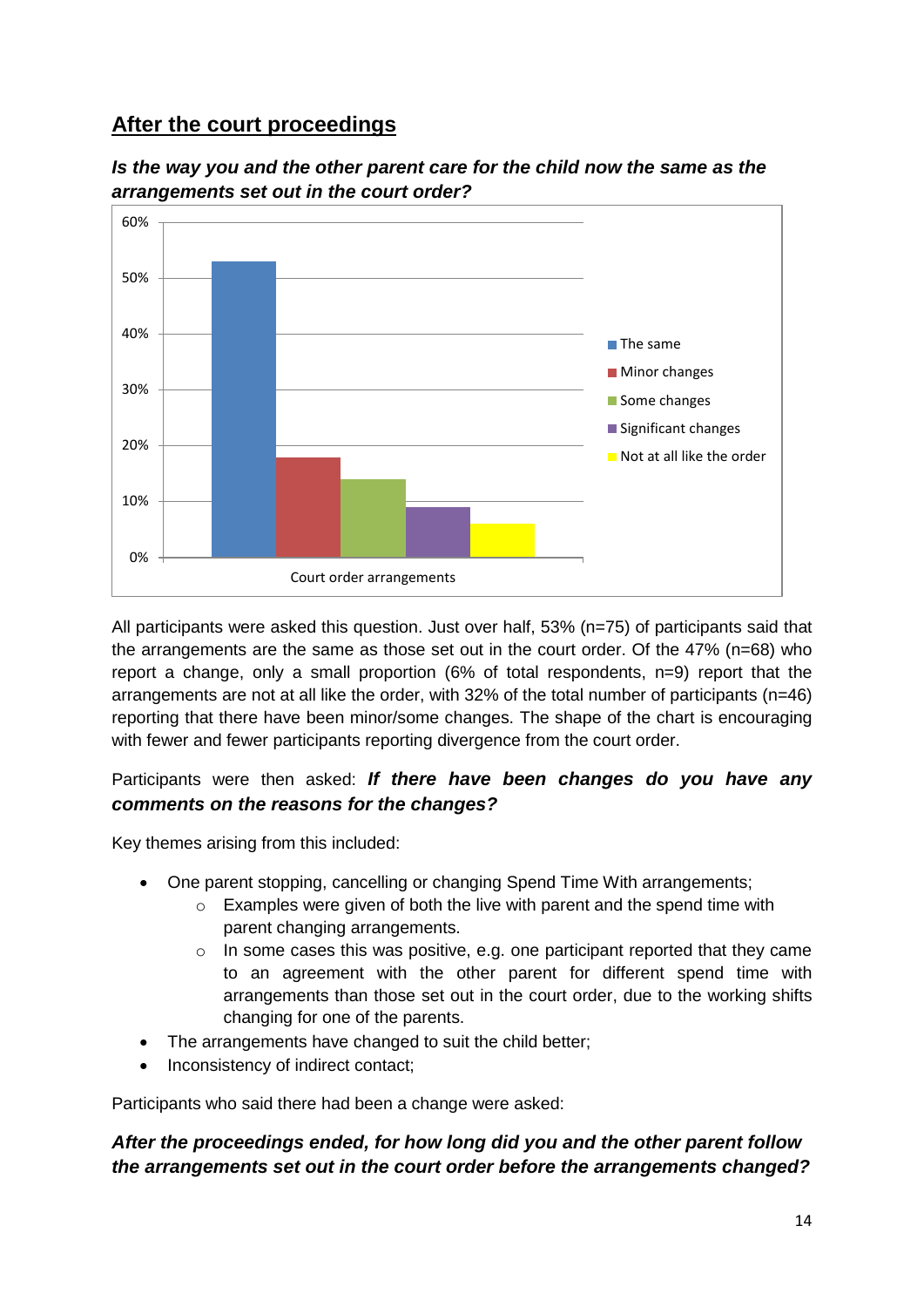

Of the 47% of participants that reported a change, 77% report that the arrangements changed within the first 3 months. Looking at the whole sample of 143 participants, this means that 36% (n=52) of arrangements changed within the first 3 months. $8$ 

# *Did you and the other parent both agree to the changes in the arrangements?*

Of the participants who reported that there were changes in the arrangements, 39% (n=26) reported that both parents agreed to these changes, but 61% ( $n=40$ ) did not agree.<sup>9</sup>

The 40 respondents who reported that both parents did not agree to the changes were asked:

#### *Did you take any action to restore the court-ordered arrangements?*

 8 This sample was made up of cases that closed between six to nine months prior to the survey so we do not have information beyond 9 months. As not all cases had been closed 7+ months the proportion in the 7-9 month category is likely to be unreflective of the population.<br><sup>9</sup> There are 2 missing responses to this question where 2 people who reported there were changes in the

arrangements did not state whether they agreed to them.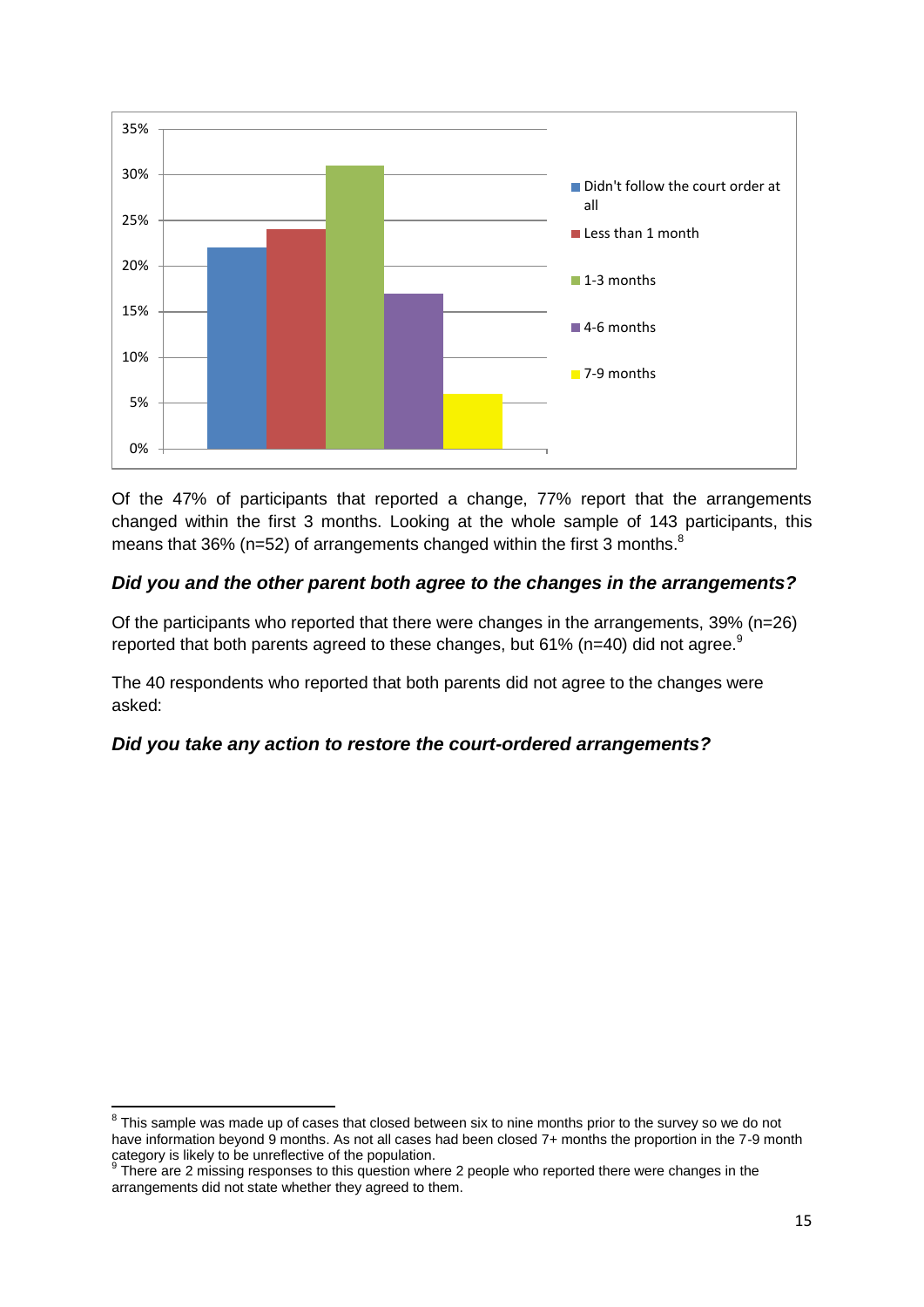

Of the 47% of participants who reported that there had been a change to the arrangements set out in the court order 17% (n=7) said that they did take action to restore the courtordered arrangements. 35% (n=14) said that they haven't yet, but they do plan to and 48% (n=19) said that they haven't taken action and are not planning on doing so. Note that, as the question asked was whether **both** parents had agreed to the changes, the participant answering this question may have been in favour of the changes or even the parent who instigated the changes.

Those that answered 'no and I'm not planning to' skipped to the final question but those who answered yes or said they had not yet taken action but planned on doing so (21 participants) were asked:

*Please indicate what action you took or are planning to take. Participants were* given a number of options of which they were able to select more than one: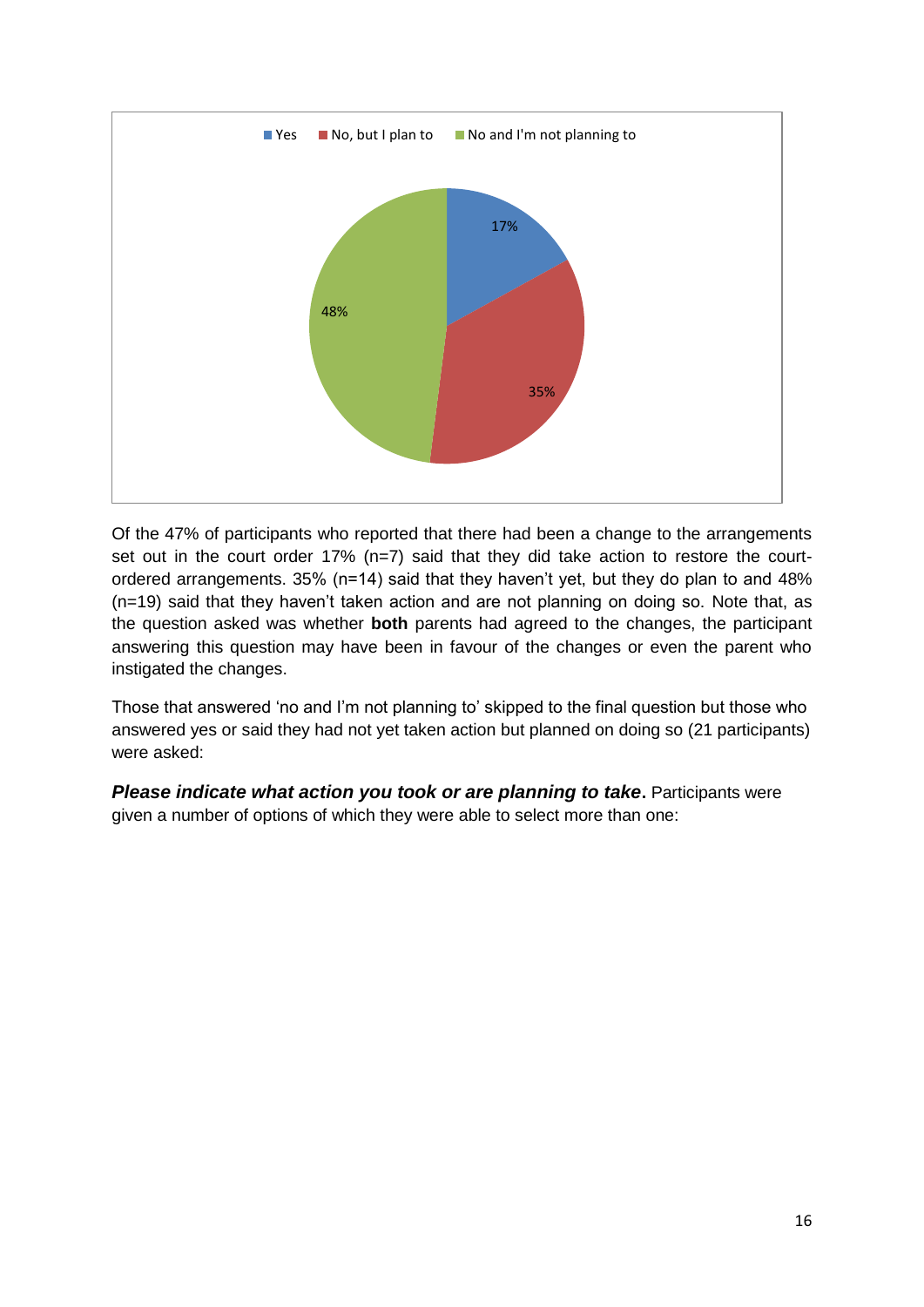

- Making another application to court was the most common option (14 participants).
- Seeking legal advice was the second most selected option with 9 participants selecting this.
- 6 participants said that they would talk to the other parent about this.
- Going through a mediator was the least popular option (1 participant selected this). Reasons for this could be that mediation is compulsory prior to attending court and that the relationships between the parents in these cases are likely to be some of the least amicable as they could not follow the court order and could not agree changes which would not be conducive to mediation.

### *At the moment, how effective is communication between you and the other parent?*

A chart to show the comparison of communication before and after court proceedings: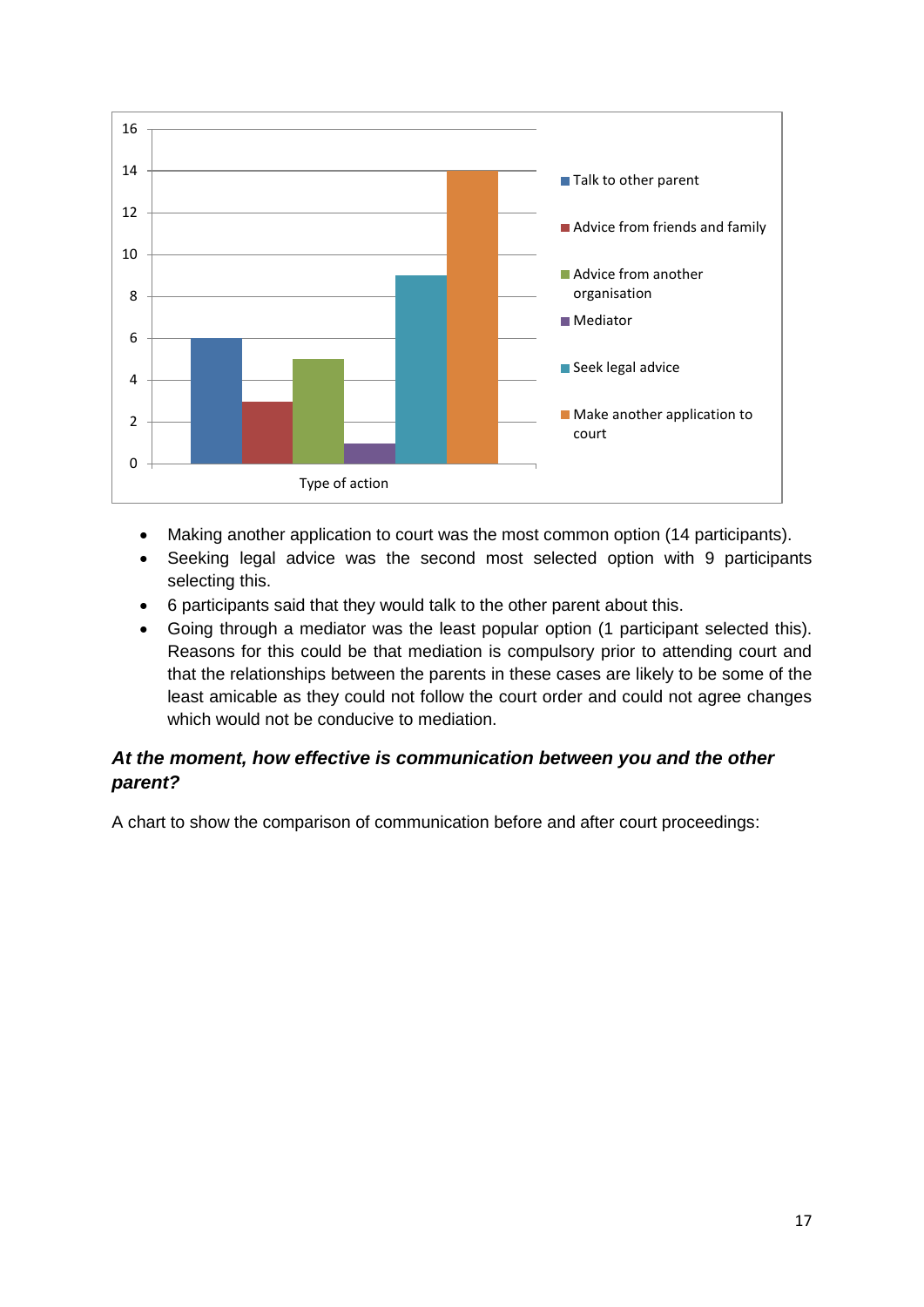

Of the 143 participants, 28% (n=40) of participants said that communication was effective after the court proceedings, and 60% (n=86) said that communication was ineffective.

In comparison to the effectiveness of communication before proceedings, participants reported a decrease in ineffective communication by 24 percentage points and an increase in effective communication by 18 percentage points. The most striking result is perhaps the 28 percentage point reduction in participants reporting that communication between them and the other parent is very ineffective after the court proceedings had ended.

# **5. Discussion**

**.** 

This section presents the key findings, together with some pointers for further enquiry and policy making.

Almost a quarter (24%) of participating parents reported that arrangements at the point the application was made were completely different from those in place before the proceedings. This suggests that in these cases something happened to 'trigger' the application, with participants identifying incidents such as safeguarding matters, child abductions<sup>10</sup> or changes to spend time with arrangements.

The majority of participants (60% of the total) said that communication with the other parent was ineffective six to nine months after the court proceedings: compared with 28% of the total that described it as effective. This is not surprising given the heightened emotions and high levels of conflict commonly associated with private law cases, which are unlikely to abate in the short-term if at all. However, when comparing communication now to communication before the proceedings, there was a decrease of 24 percentage points in ineffective communication, and a rise in effective communication of 18 percentage points. The number of participants reporting very ineffective communication dropped by 28

 $10$  We think it likely that this term was employed by participants to denote children who were not returned from contact.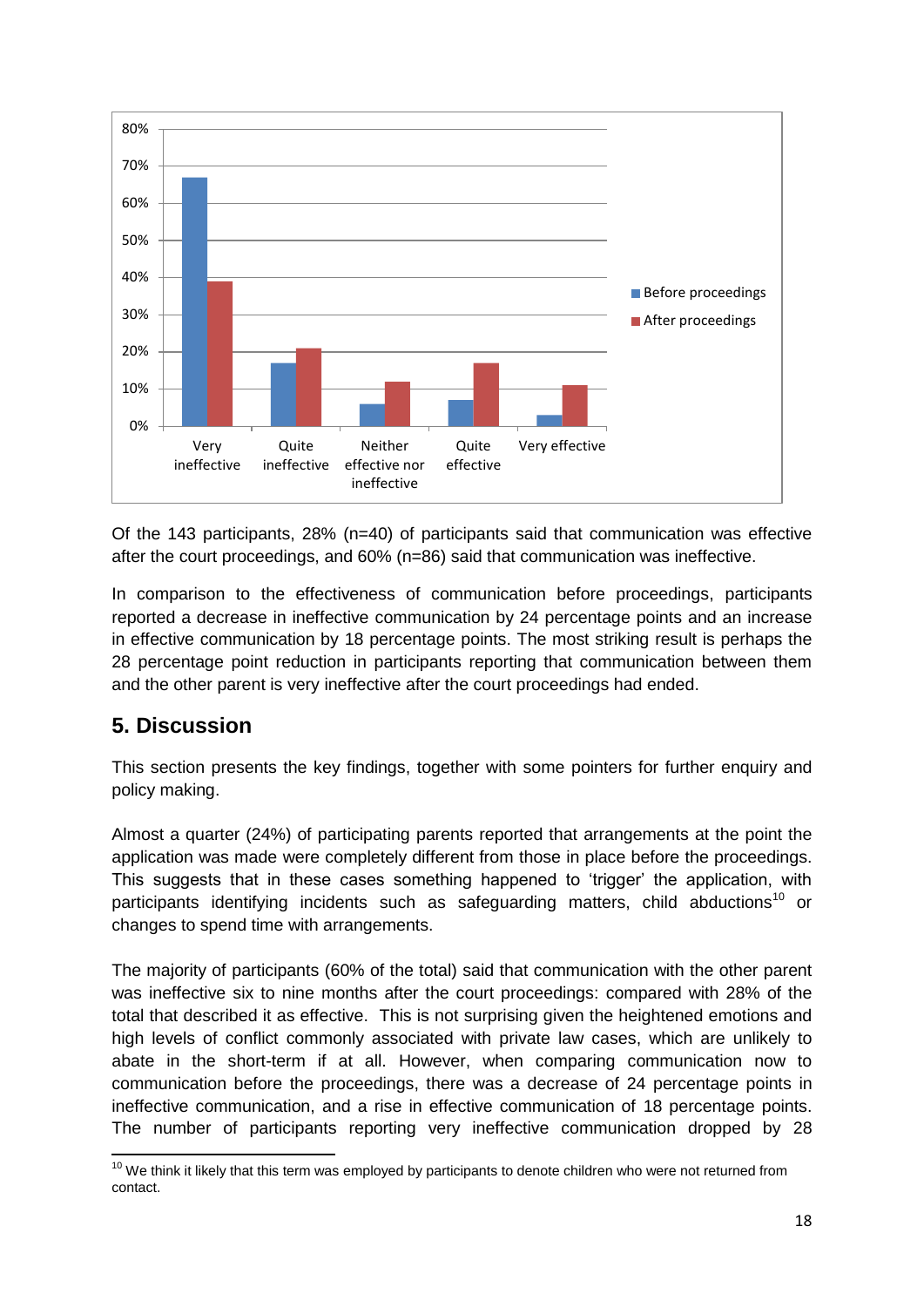percentage points. These are encouraging findings that imply an increased parental capacity in some cases to negotiate in the interests of the child.

Looking at what the court ordered in the sample cases, there was a marked drop in the number of cases where participants reported that no contact was taking place from 26% preproceedings to 2% on the conclusion, and a marked rise (22 percentage points) in regular and overnight contact arrangements. In some cases safeguards were put in place – either supervised or indirect contact. Nine per cent of participants said the child was living with one parent at the start of proceedings and another at the conclusion: a figure that we think may be influenced by some cases of child abductions as discussed above. In such a scenario the child would have: been living with one parent before the proceedings; moved to (or been 'kept by') the other parent, thus triggering the application; returned by the order of the court to the parent with whom they had lived before the application was made.

It is encouraging that 66% of participants said that the court order was in their child's best interests and 60% said they were happy with the order. A sizeable minority thought the order was not in their child's interests or were unhappy with the order (31% and 25% respectively).

It was also encouraging that 53% of participants said that the arrangements now were the same as set out in the court order, with a further 32% describing only minor/some changes. This suggests that many arrangements reached at court are reasonably stable. Further, it should not be assumed that all the changes have a negative impact. In 39% of cases where the arrangements changed, participants reported that these changes were agreed by both parents, with some participants describing making new arrangements in response to, for instance, new work patterns. It is interesting to note that, where changes are made, these tend to take place shortly after the proceedings. In just over a fifth of the cases where the arrangements changed the court order was not followed at all, suggesting that at least one party felt unable or unwilling to accede to the order. These are cases which pose immense challenges for courts where the dispute remains unresolved, notwithstanding the order. One tenth of participants said that they had made another application to court or planned to do so. Dispute resolution may have been ineffective in these cases, or circumstances may have changed for the worse.

Whilst this study is essentially descriptive and provides only a basic picture of interim outcomes following private law proceedings, it highlights several areas which may be of interest for debate and follow up. The research demonstrates the importance of ensuring that court orders are workable in the short-term and flexible enough to withstand changes in families' lives in the medium to long term. Further research to explore the reasons for changes in child arrangements in practice from those set out in court orders could contribute valuable information to help in achieving this aim. The research also suggests that court proceedings may have a positive effect on the effectiveness of communication between parents, although in over half the cases where the arrangements changed from those ordered by the court following the court proceedings, the changes were not agreed between the parties. This suggests that more needs to be done to equip parents with the tools to manage the arrangements for their children between themselves and it may be of benefit to provide additional information about sources of support following proceedings. Further research in this area could potentially bring substantial benefit to the family justice system and to children and families in the future.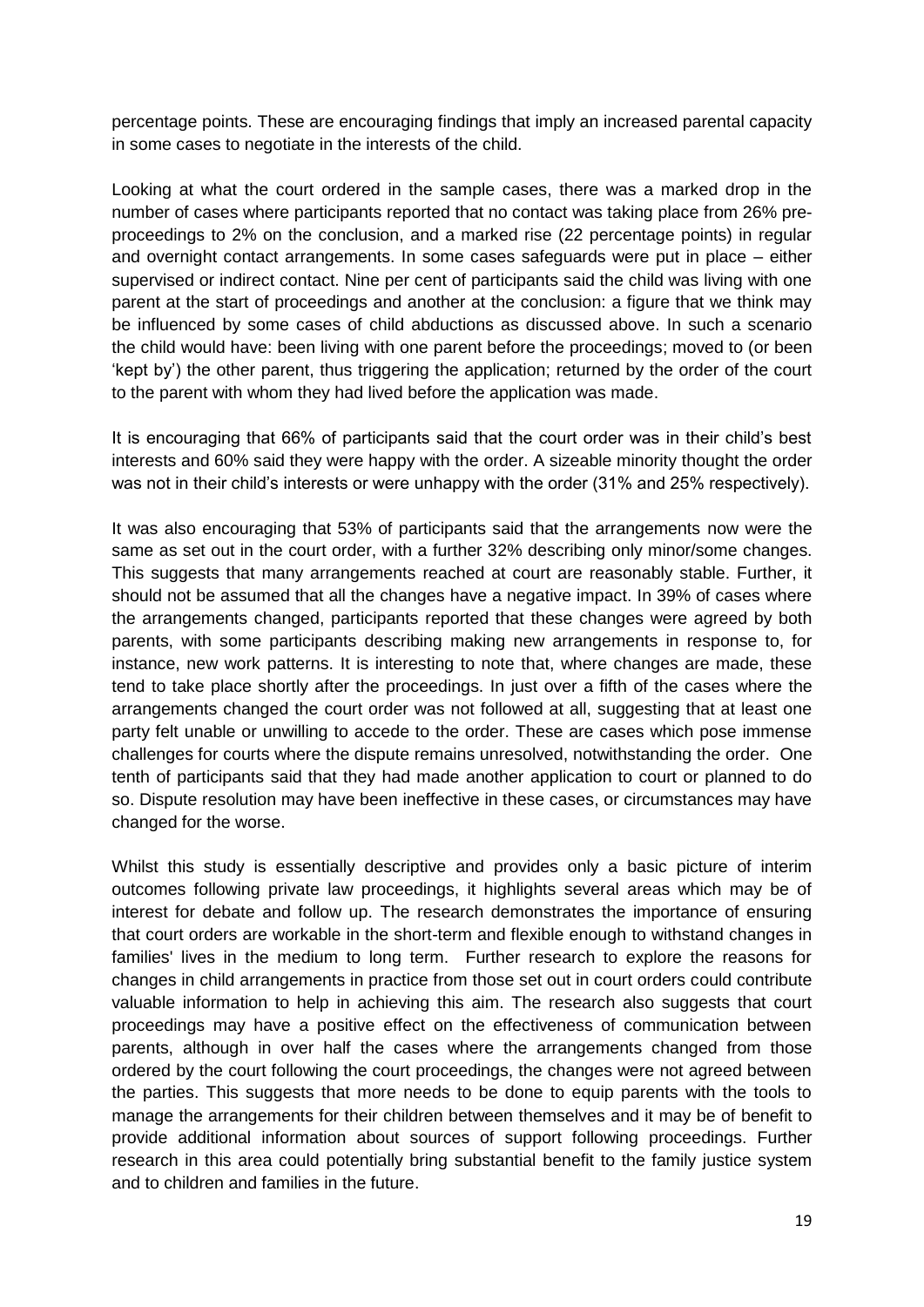We conclude with the following reflections upon the methodology and the implications for any future study:

- We decided to conduct the survey 6 to 9 months after the proceedings concluded to allow participants to reflect upon then and now, and to allow time for arrangements to become stable/unstable. This facilitated the collation of some interesting data but it did have disadvantages, specifically the high number of people who could not be contacted, some we believe as a consequence of changing their contact details
- An option was given for participants to complete the survey online, but only 11 participants did this. Telephone remains the most effective method for achieving a good response rate. An option that may be useful to consider if this survey was to be repeated is sending out e-mails instead of letters to participants which have a direct link to the survey to see if this generates a larger response. Participants may be less likely to change e-mail addresses than telephone numbers so this might be a valid route to explore.
- Changing the methodology from the 2013 and 2014 service user feedback survey to one that used survey monkey worked very well. As with the previous years, the delivery stage was resource intensive for the call handlers during the month that the telephone calls took place. We estimate that approximately 90-100 hours were spent in total during this time on the fieldwork.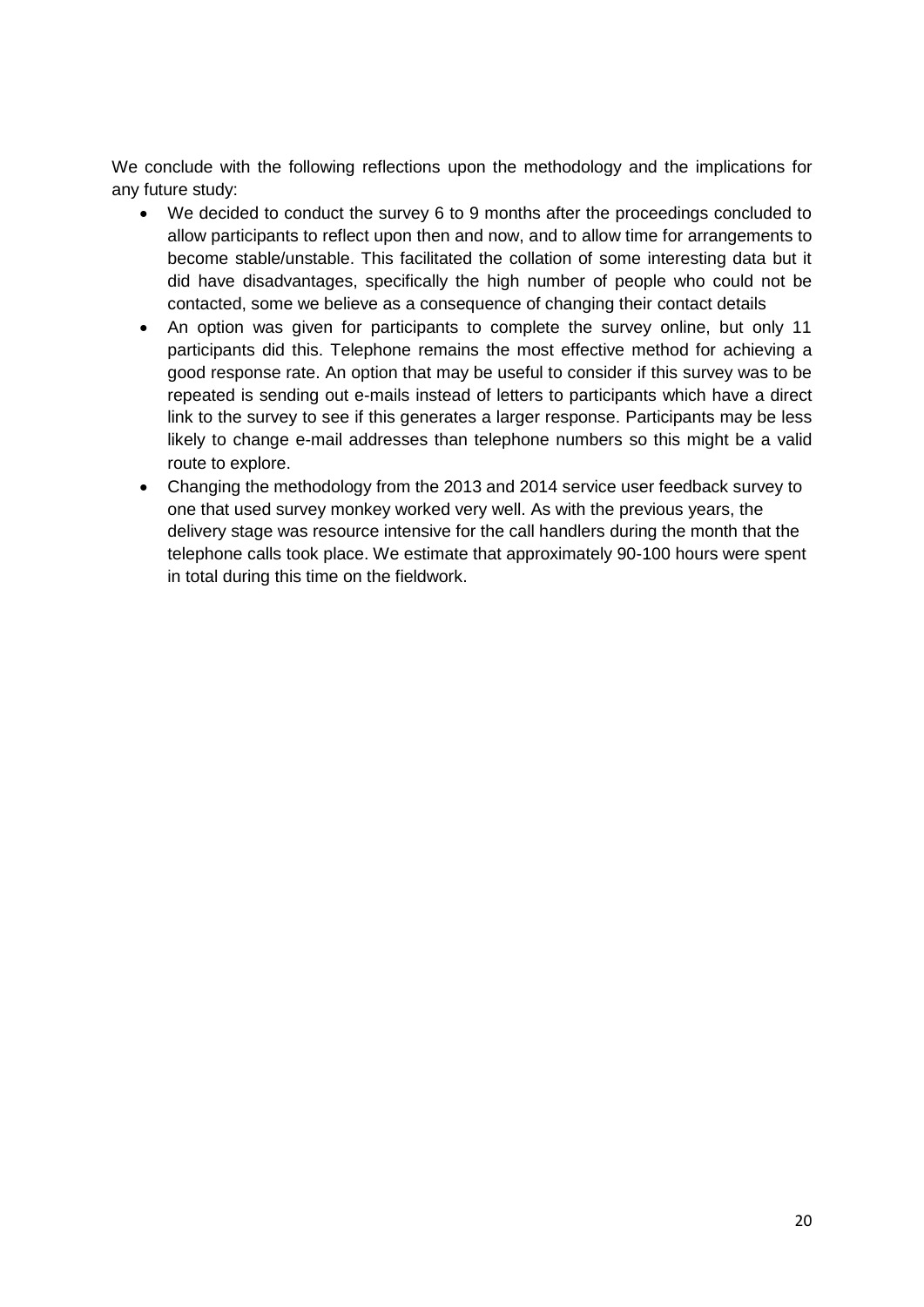#### **Appendix A: the survey**

Thank you for choosing to complete the 'Cafcass service user feedback - what happened next' survey online. You have been selected to complete the survey as someone who has had contact with Cafcass in relation to court proceedings about your child and whose case ended 6-9 months ago. The survey consists of mainly multiple choice questions about: the arrangements for your child before the court proceedings; satisfaction with the court order(s); and what has happened since the proceedings ended. The survey should take around 10-15 minutes to complete. If you have any questions about the survey or need help to complete it, please contact us using the contact details on the letter we sent you.

- **1.** Please enter your survey number this can be found at the top right of the letter we sent you:
- **2.** Please enter your child's current age (if the application related to more than one child, please pick one child, it doesn't matter which, and answer all of the questions in the survey in relation to that child only)

#### *Before the court proceedings*

**3.** Who did your child live with before the application?

#### **Me Me Skip to question 5**

- The other parent
- Both parents (living separately) in a shared care arrangement **Skip to question 6**
- **Both parents in the same house example 3 Skip to question 6**
- **4.** Before the application, what were the arrangements for you to spend time with your child?
	- I saw my child face to face regularly and my child stayed with me overnight sometimes
	- I saw my child face to face regularly but they did not stay with me overnight
	- I saw my child face to face only whilst supervised by another adult
	- I had contact with my child only indirectly, for example, by letter, cards or phone calls
	- I did not have any contact with my child
	- Other (please specify)

#### **For all responses, now skip to question 6**

- **5.** Before the application, what were the arrangements for your child to spend time with their other parent?
	- My child's other parent saw my child face to face regularly and my child stayed with their other parent overnight sometimes
	- My child's other parent saw my child face to face regularly but my child did not stay with them overnight
	- My child's other parent saw my child face to face only when supervised by another adult
	- My child's other parent had contact with my child only indirectly, for example, by letter, cards or phone calls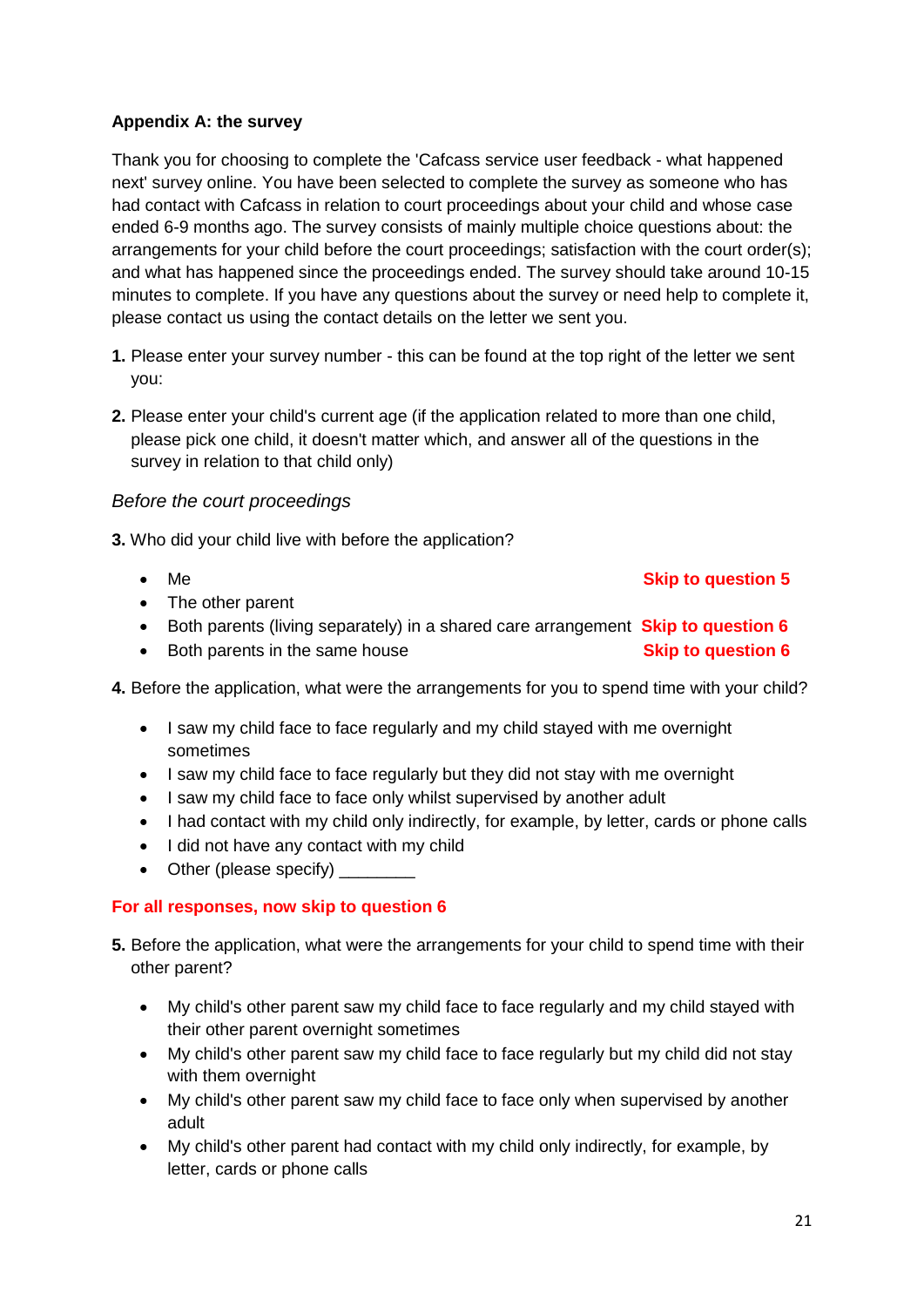- My child's other parent did not have any contact with my child
- Other (please specify)
- **6.** When the application was made were the same arrangements you have just described in place?
	- The same arrangements were in place
	- The arrangements were slightly different
	- The arrangements were different
	- The arrangements were very different
	- The arrangements were completely different

If the arrangements weren't the same please could you describe in what way(s) they were different?

**7.** How effective was communication between you and the other parent before the court proceedings?

• Very ineffective

\_\_\_\_\_\_\_\_\_\_\_\_\_\_\_\_\_\_\_\_\_\_\_

- Quite ineffective
- Neither effective nor ineffective
- Quite effective
- Very effective

#### *The court proceedings*

- **8.** Did you have any legal advice or representation in the proceedings?
	- Yes throughout all the proceedings
	- Yes for some of the proceedings
	- No not at all
- **9.** At the end of the court proceedings what did the court order about where your child should live?
	- The court ordered my child should remain living with the other parent
	- The court ordered that my child should move to live with the other parent
	- The court ordered my child should remain living with me **Skip to question 11**
	- The court ordered my child should move to live with me **Skip to question 11**
	- The court ordered my child should live with me and the other parent under a shared **Care arrangement Care arrangement Skip to question 12**
	- The court did not make an order about where my child should live, my child was living with me at the end of proceedings **Skip to question 11**
	- The court did not make an order about where my child should live, my child was living with the other parent at the end of the proceedings
	- The court did not make an order about where my child should live, me and the other parent were caring for the child under a shared care arrangement at the end of the **Court proceedings Skip to question 12**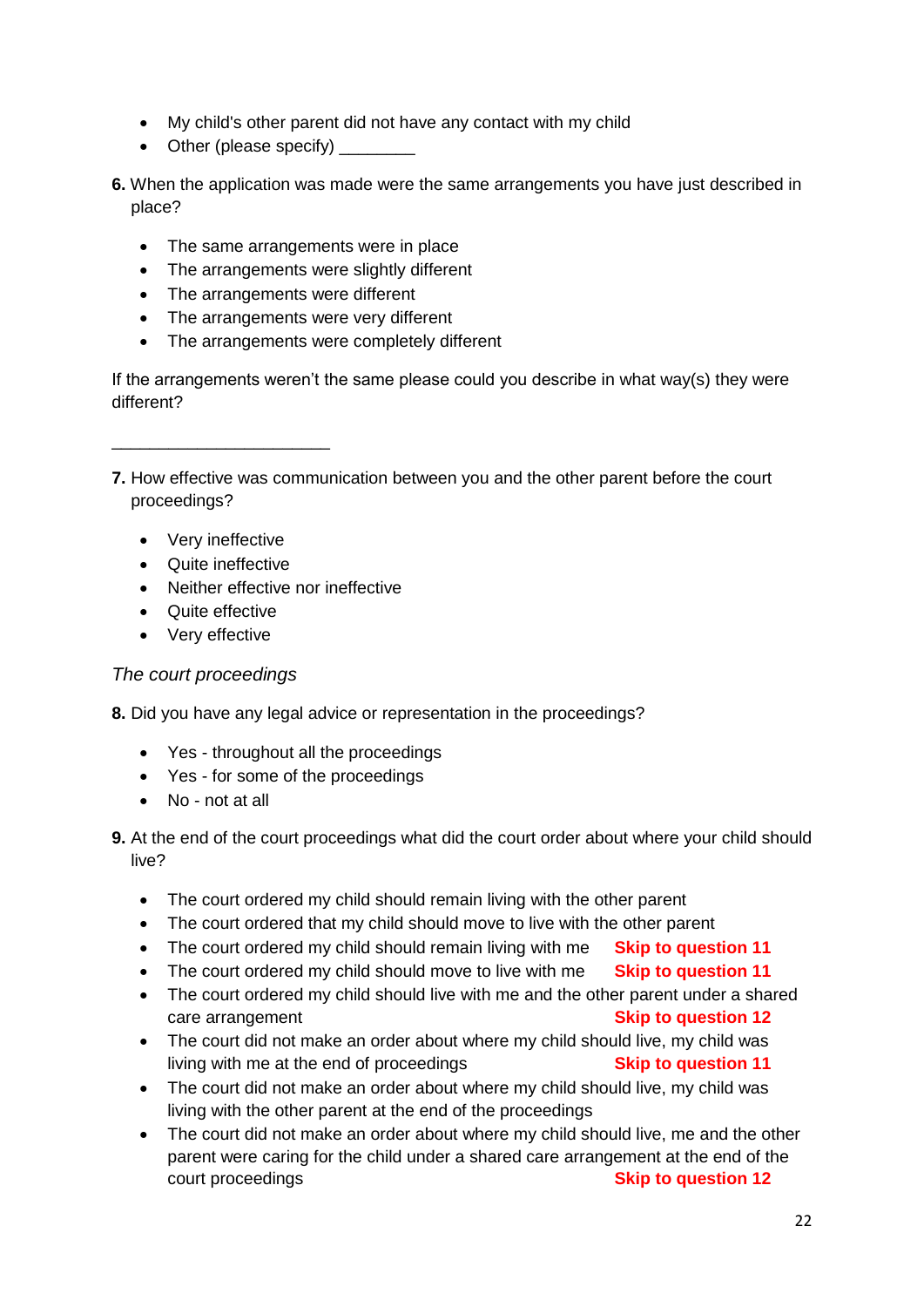- **10.** At the end of the proceedings, what did the court order about you spending time with your child?
	- The court ordered that I should see my child face to face regularly and they should stay with me overnight sometimes
	- The court ordered that I should see my child face to face regularly but that they do not stay with me overnight
	- The court ordered that I should see my child face to face only when supervised by another adult
	- The court ordered that I should only have contact with my child indirectly, for example, by letter, cards or phone calls
	- The court ordered that I should not have any contact with my child
	- The court did not make any order
	- Other (please specify)

### **For all responses, now skip to question 12**

- **11.** At the end of the proceedings what did the court order about your child spending time with their other parent?
	- The court ordered that my child should see their other parent face to face regularly and should stay with them overnight sometimes
	- The court ordered that my child should see their other parent face to face regularly but that they do not stay with them overnight
	- The court ordered that my child's other parent should see my child face to face only when supervised by another adult
	- The court ordered that my child's other parent should only have contact with my child indirectly, for example, by letter, cards or phone calls
	- The court ordered that my child's other parent should not have any contact with my child
	- The court did not make any order
	- Other (please specify)
- **12.** Was the order made by consent (this means did you and the other party both agree to the order being made)?
	- Yes
	- $\bullet$  No
	- Not sure

**13.** Did you feel that the order made by the court was in your child's best interests?

- Completely
- Mostly
- Not sure
- Not really
- Not at all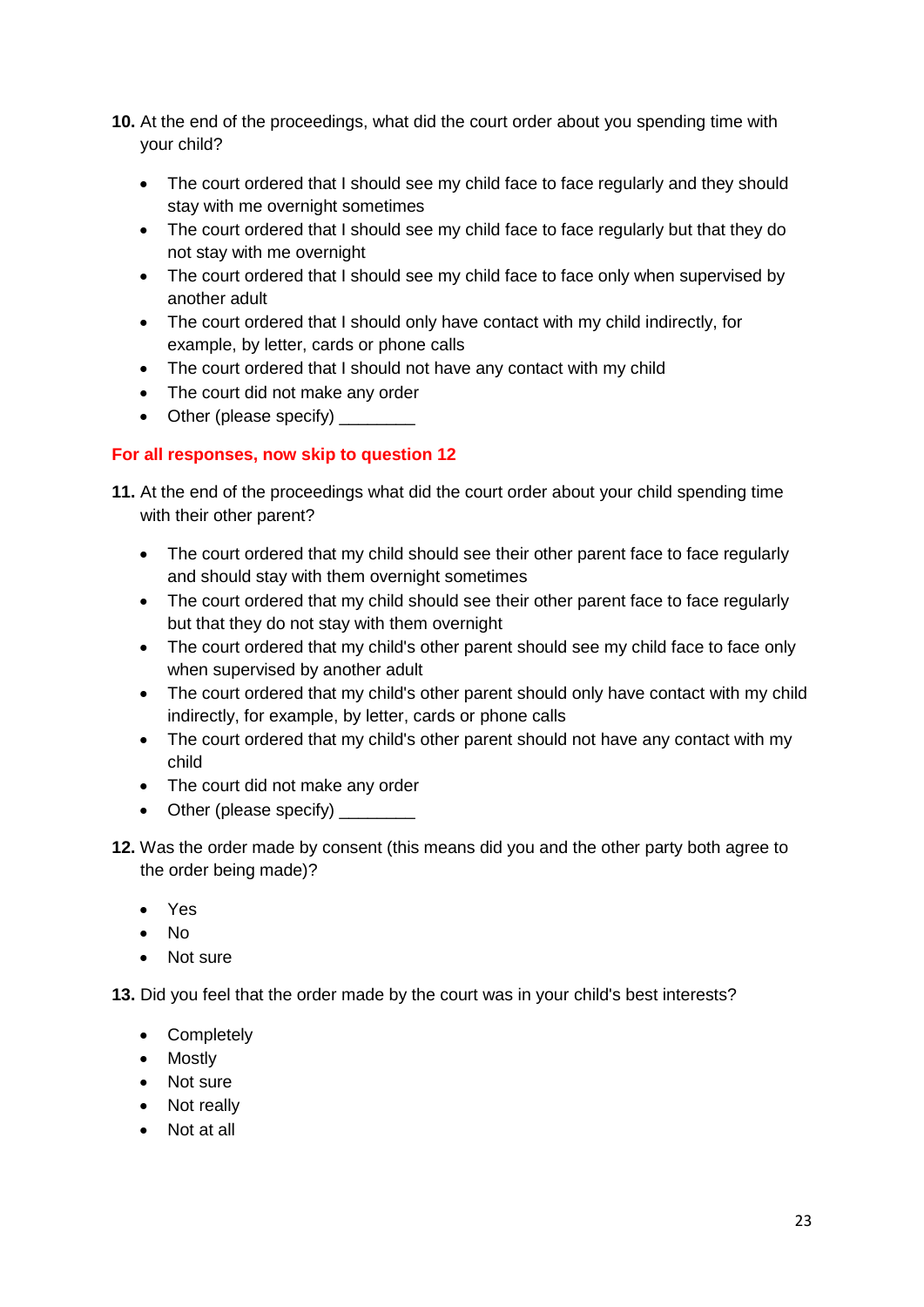Do you have any comments on why you feel this way?**14.** How happy were you with the order at the time it was made?

- Very happy
- Quite happy
- Neutral
- Quite unhappy
- Very unhappy

#### *After the court proceedings*

**15.** Is the way you and the other parent care for your child now the same as the arrangements set out in the court order?

The same **Skip to question 20**

- Minor changes
- Some changes
- Significant changes
- Not at all like the order

If there have been changes do you have any comments on the reasons for the changes?

**16.** After the proceedings ended, for how long did you and the other parent follow the arrangements set out in the court order before the arrangements changed?

- We didn't follow the court's arrangements at all
- Less than 1 month
- 1 to 3 months
- $\bullet$  4 to 6 months
- 7 to 9 months

**17.** Did you and the other parent both agree to the changes in the arrangements?

#### Yes **Skip to question 20**

 $\bullet$  No

**18.** Did you take any action to restore the court-ordered arrangements?

- Yes
- No, but I plan to
- No and I'm not planning to **Skip to question 20**

**19.** Please indicate what action you took or are planning to take - select all that apply:

- Talk to other parent
- Seek advice from friends and family
- Seek advice from a relevant organisation (e.g. family lives)
- Go to a mediator
- Seek legal advice
- Make another application to court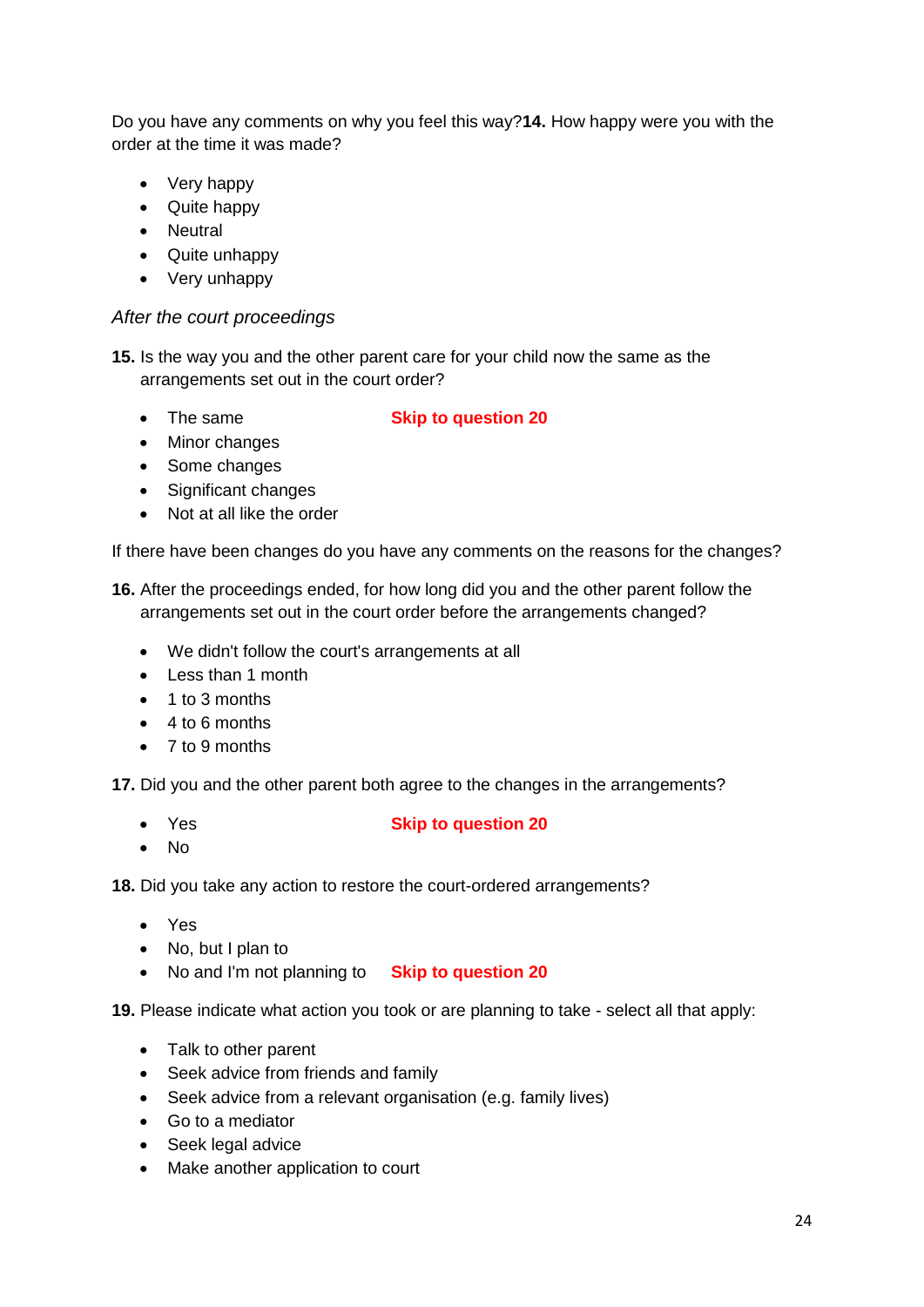• Other (please specify) \_\_\_\_\_\_\_\_

**20.** At the moment, how effective is communication between you and the other parent?

- Very ineffective
- Quite ineffective
- Neither effective nor ineffective
- Quite effective
- Very effective

#### **Appendix B**

Table 1: Breakdown in numbers for the reported contact taking place between the parent the child does not live with, reported by both the parents.

|                                | Child lives with me but has<br>the following contact with<br>the other parent (41%): | Child lives with the other<br>parent but has the<br>following contact with me<br>(48%): |
|--------------------------------|--------------------------------------------------------------------------------------|-----------------------------------------------------------------------------------------|
| Face to face regularly         | 46%                                                                                  | 43%                                                                                     |
| including overnight            | (27)                                                                                 | (30)                                                                                    |
| Face to face regularly but     | 24%                                                                                  | 15%                                                                                     |
| not overnight                  | (14)                                                                                 | (10)                                                                                    |
| <b>Face to face supervised</b> | 8%                                                                                   | 7%                                                                                      |
|                                | (5)                                                                                  | (5)                                                                                     |
| Indirect contact e.g. letters  | 3%                                                                                   | 3%                                                                                      |
| etc.                           | (2)                                                                                  | (2)                                                                                     |
| No contact at all              | 19%                                                                                  | 32%                                                                                     |
|                                | (11)                                                                                 | (22)                                                                                    |
| <b>Total</b>                   | 100%                                                                                 | 100%                                                                                    |
|                                | (59)                                                                                 | (69)                                                                                    |

Table 2: Breakdown in numbers for the Spend Time With contact taking place before the application to court and the Spend Time With contact ordered by the court

| Court order                                   | Spend time with contact before<br>the court application | Spend time with contact<br>ordered by the court |
|-----------------------------------------------|---------------------------------------------------------|-------------------------------------------------|
| Face to face regularly<br>including overnight | 44%<br>(57)                                             | 66%<br>(87)                                     |
| Face to face regularly but<br>not overnight   | 19%<br>(24)                                             | 15%<br>(20)                                     |
| Face to face supervised                       | 8%<br>(10)                                              | 5%<br>7)                                        |
| Indirect contact e.g. letters<br>etc.         | 3%<br>4)                                                | 7%<br>(9)                                       |
| No contact at all                             | 26%<br>(33)                                             | 2%<br>(3)                                       |
| The court did not make any<br>order           | N/A                                                     | 5%<br>7)                                        |